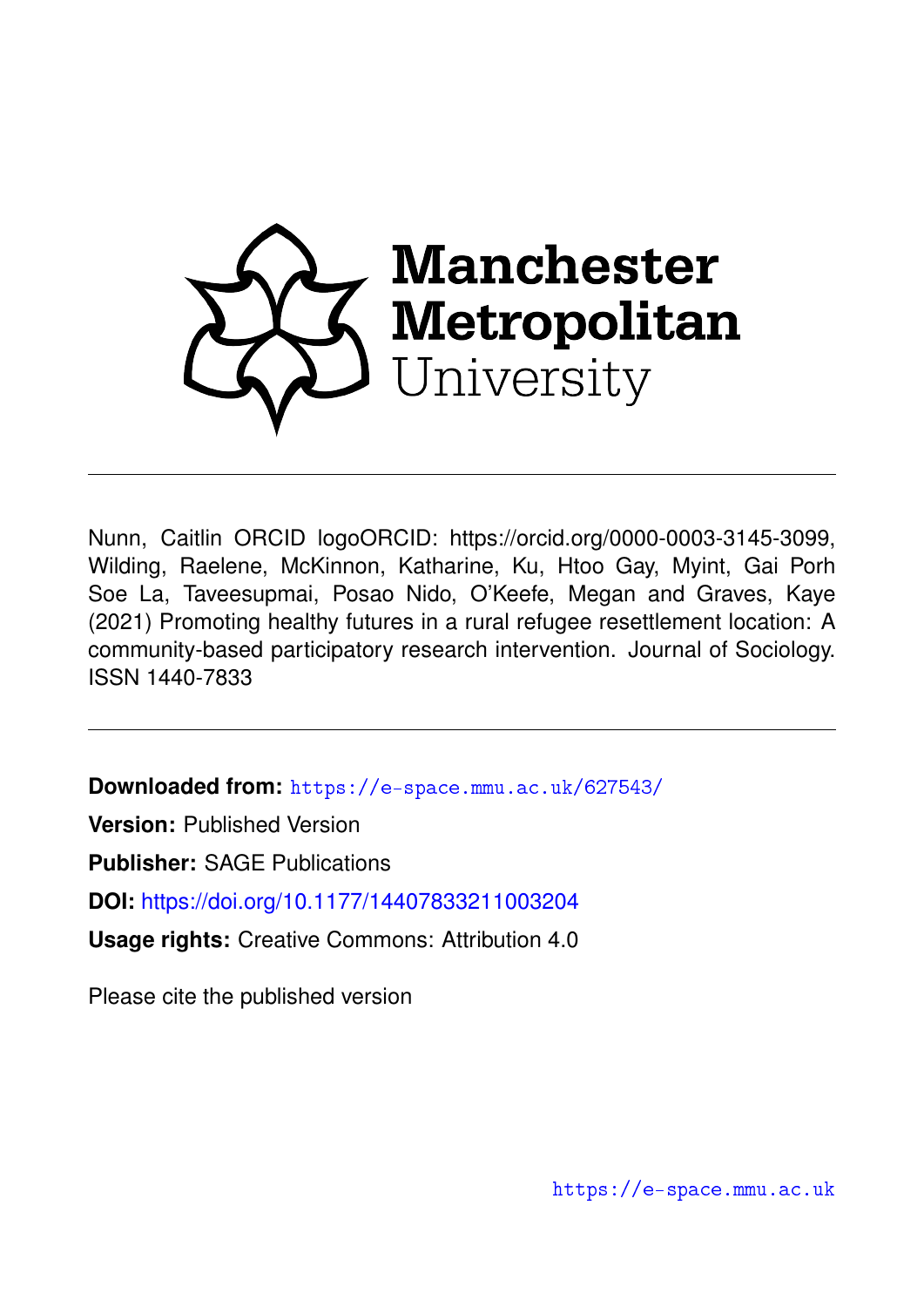

*Special Issue: Transforming Rural Futures*

**Promoting healthy futures in a rural refugee resettlement location: A community-based participatory research intervention**



https://doi.org/10.1177/14407833211003204 DOI: 10.1177/14407833211003204 Article reuse guidelines: [sagepub.com/journals-permissions](https://uk.sagepub.com/en-gb/journals-permissions) [journals.sagepub.com/home/jos](https://journals.sagepub.com/home/jos)



**Caitlin Nunn**

Manchester Metropolitan University, UK La Trobe University, Australia

**Raelene Wilding** La Trobe University, Australia

**Katharine McKinnon** University of Canberra, Australia

**Htoo Gay Ku Gai Porh Soe La Myint Posao (Nido) Taveesupmai** Karen community research assistants

**Megan O'Keefe Kaye Graves** Bendigo Community Health Services

## **Abstract**

The resettlement of refugees in rural areas is presenting new challenges for healthcare. This article reports on a community-based participatory research project that explored understandings of health and care across the life course in a refugee-background community in regional south-east

**Corresponding author:** Caitlin Nunn, Manchester Metropolitan University, Geoffrey Manton Building, Rosamund Street West, Manchester, M15 6LL, UK. Email: [c.nunn@mmu.ac.uk](mailto:c.nunn@mmu.ac.uk)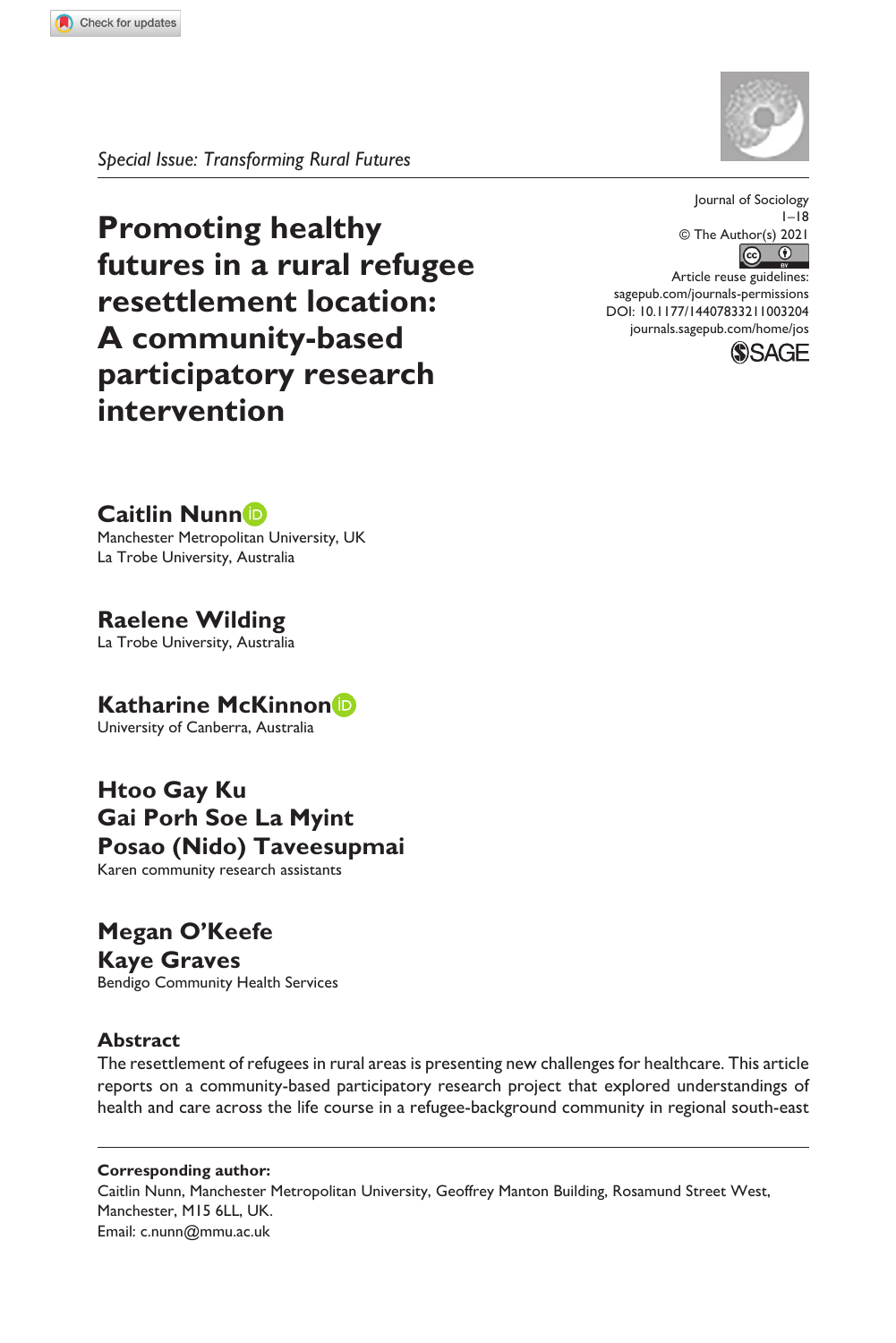Australia. Participants identified key challenges, including lack of access to local services that address their complex needs and problems created by communicating across languages, cultures, and ontologies. Clear opportunities were identified for improving local health services to meet the needs of refugee-background communities. Building on participant recommendations, we argue that appropriate, high-quality healthcare requires the cultivation of dialogue and respect across different understandings of health and care. We suggest that approaches grounded in an ethos of collaboration, power-sharing and dialogue provide a way forward, not just for research, but for embedding practices of cultural safety in rural and regional resettlement.

#### **Keywords**

cultural safety, health, participatory research, refugee, resettlement, rural

Refugee-background communities are increasingly resettling in rural and regional areas across the world, including in Australia, North America, and Europe (Schech, 2014; Wilding and Nunn, 2018; Haugen, 2019; Hudson and Sandberg, 2021). In these settings, the complex health care needs of refugee-background populations intersect with the structural disadvantage of rural and regional service provision to exacerbate existing challenges and produce new ones – for both service providers and people with refugee backgrounds (Vasey and Manderson, 2012). While the quality of health care for refugeebackground populations in rural and regional Australia is generally perceived to be high, a range of barriers to appropriate, high-quality health care have been identified, including difficulty accessing services, ineffective communication, and divergent understandings of health and care (Smith, Reynish et al., 2019; Sypek et al., 2008). Existing research has tended to focus on early resettlement, and to take the working-age adult as the normative refugee-background subject. Lost in such accounts are the ways in which health and healthcare change across the resettlement period and beyond, the different experiences of people of diverse genders, sexualities, abilities, and linguistic, religious and ethnic backgrounds, and the diversity of needs and experiences across the life course. Moreover, the predominant focus on challenges and deficits in formal healthcare settings risks overlooking the knowledge, capacities, and agency of refugee-background individuals and communities in relation to their own health and care.

This study begins to address these gaps through a community-based participatory research (CBPR) project involving 52 members of the refugee-background Karen community in the regional Australian city of Bendigo – representing young men and women, mothers of young children, and elders and their carers. Using participatory tools including body maps, asset maps, and H-forms (De Jager et al., 2016; Guy and Inglis, 1999; Lightfoot et al., 2016), community members shared their understandings of what good health means, what health challenges they experience, and how well health services meet their needs. The data co-produced through this process supported existing research on the barriers to pursuing good health and appropriate, high-quality healthcare with refugee-background populations in rural and regional settings. At the same time, the dialogic, collaborative approach revealed a range of understandings and practices informed by culture and by experiences of displacement and resettlement. These situated perspectives work alongside institutional and Western biomedical approaches to shape how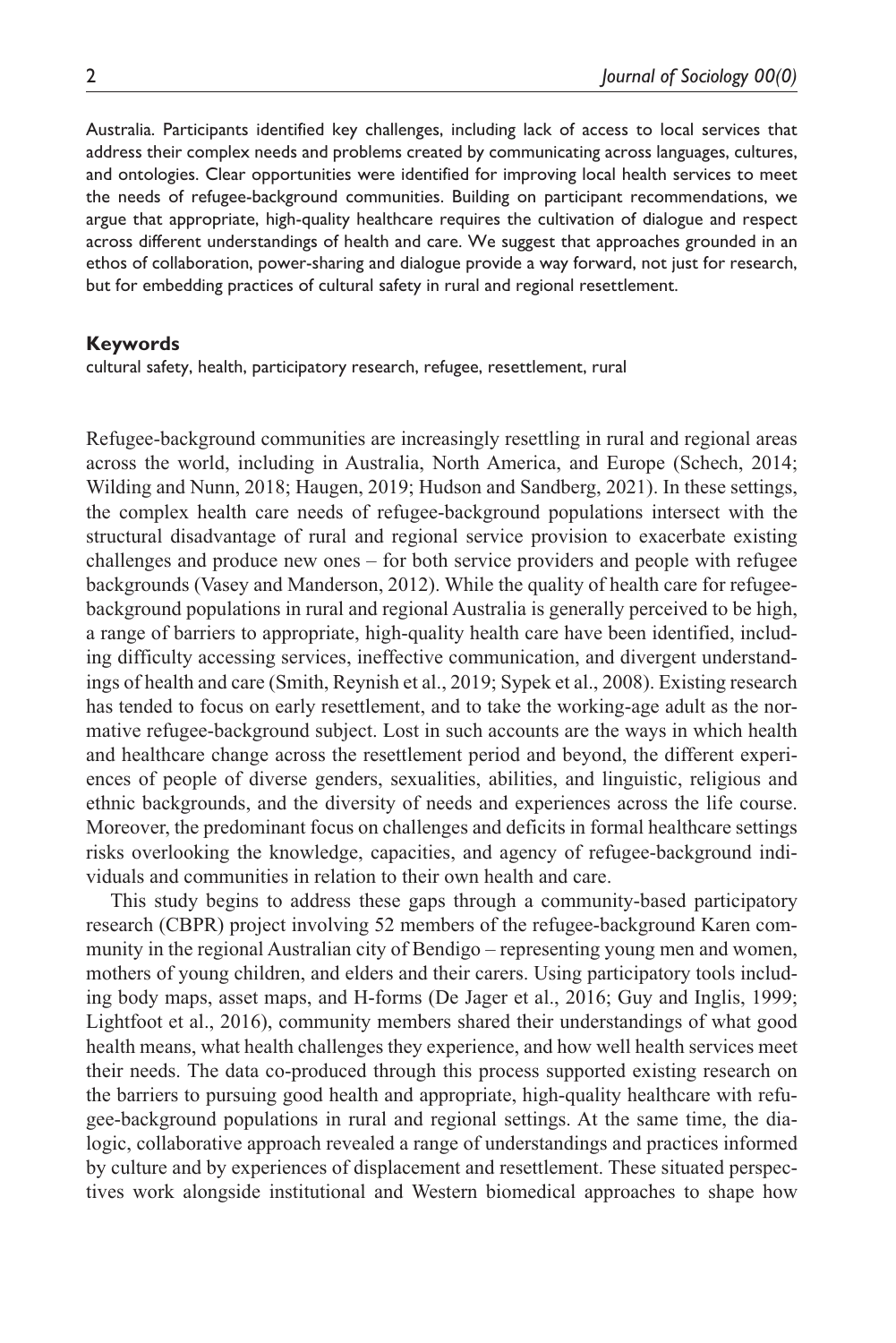health is understood, how care is sought, and how both are mediated by factors including life stage, gender, and duration of settlement. The study demonstrates that successful health interventions in resettled refugee-background communities must focus not only on building the health literacy of communities but also, equally, on building the competencies of health services in understanding and integrating diverse forms of health knowledge into their practice (Nimegeer et al., 2011; Shaburdin et al., 2020).

We suggest that embedding a CBPR ethos of dialogue, collaboration, and powersharing into healthcare practice with refugee-background populations in rural settings could support positive health outcomes by building an 'ecology of knowledges' that draws on the multiplicity of health knowledges that exist alongside Western science (Santos, 2014). In the process, it can contribute to tackling structural inequalities relating to both rural and regional, and refugee health. Cultural safety, an approach already widely recognised in Indigenous healthcare in Australia and New Zealand, offers a useful framework. In contrast to approaches that highlight cultural awareness or cultural competency, the concept of cultural safety opens space for consideration of more substantial questions of how to deliver care across cultural difference. This is enabled in part by the recognition that all health knowledge and practice is culturally situated, and care must be provided in recognition of and respect for ontological diversity (DeSouza, 2008; Nunesa and Louvisonb, 2020). We suggest that rural and regional settings – sharing common characteristics of relatively small communities with wellestablished social and professional networks (Joyce and Liamputtong, 2017) – are uniquely equipped to enact the kind of transformative change that adopting a cultural safety approach would require.

## **Rural and regional refugee resettlement**

Resettlement is one of three durable solutions promoted by the United Nations High Commissioner for Refugees (UNHCR) in response to forced displacement, but is available to less than 1% of the world's approximately 20 million refugees in any given year (UNHCR, 2020). The Australian Humanitarian Visa program resettles approximately 13,750 people per annum (Department of Home Affairs, 2020a), with approximately 40% resettled in regional and rural Australia (Department of Home Affairs, 2020a). This emphasis on rural and regional humanitarian resettlement reflects a broader pattern in Australia's migration policy, in which population distribution is addressed alongside humanitarian commitments. While capital city populations continue to grow year on year, regional and rural areas have either been losing population or growing at a much slower rate. This creates problems both for metropolitan and non-metropolitan locales. Overburdened infrastructure and declining housing affordability are significant and growing problems for metropolitan centres, while population loss contributes to economic problems, labour shortages, community disruption and loss of services and infrastructure in regional towns and cities (Hugo and Harris, 2011). In this context, the Australian government has, since the mid-1990s, sought to encourage settlement in regional and rural Australia, including for humanitarian visa and onshore asylum seeker arrivals (Johnston et al., 2009; Major et al., 2013; McDonald-Wilmsen et al., 2009; Schech, 2014). Schemes encourage both primary and secondary regional resettlement,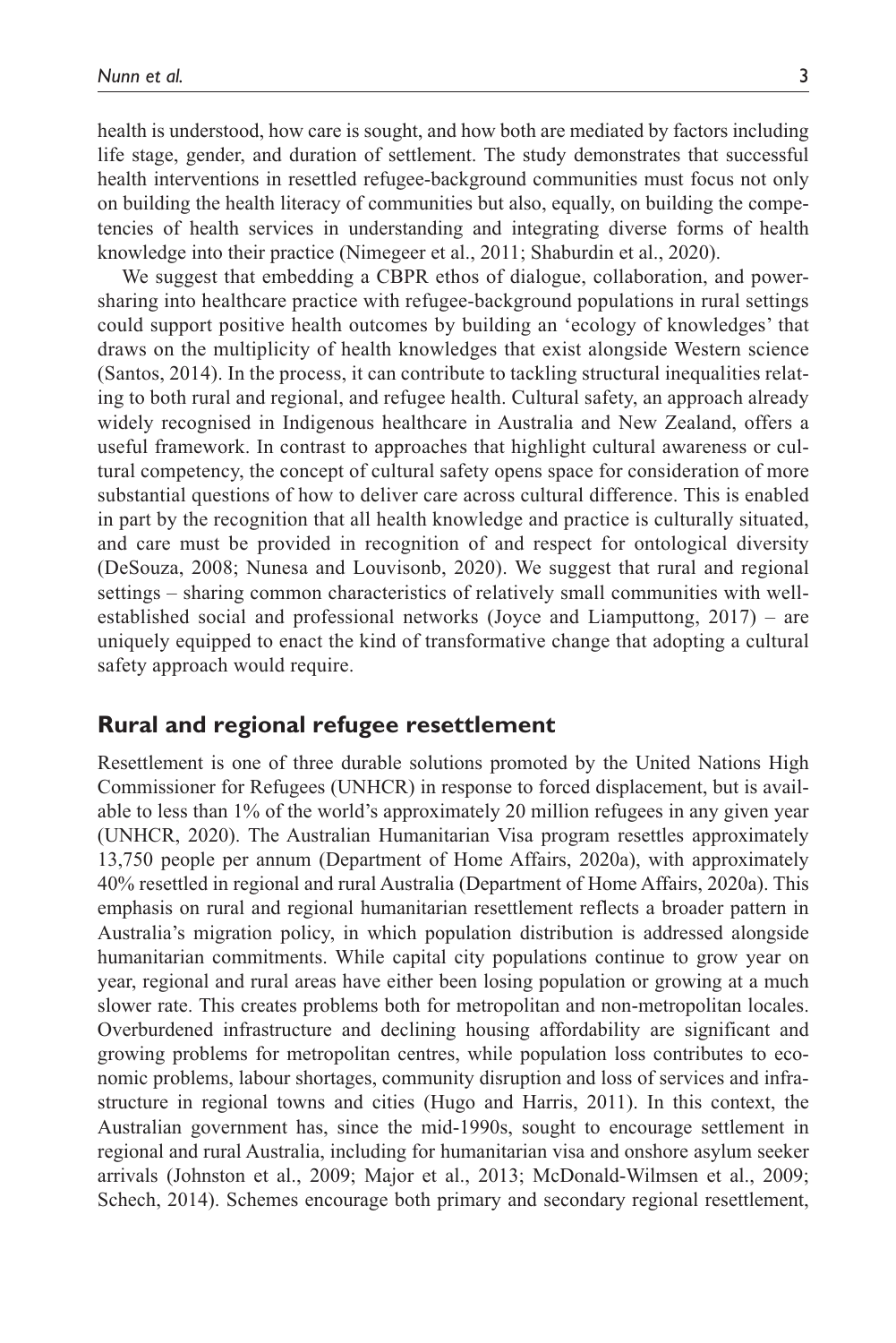and have included 'grants for humanitarian community services, needs-based planning and improved settlement information in regional areas' (Johnston et al., 2009: 193).

Some local communities use resettlement funding schemes and programs to sponsor and attract new arrivals as part of community-led development processes (Boese and Phillips, 2017). It is generally hoped that, once settled outside of the capital cities, people from refugee backgrounds will remain in rural and regional Australia and expand local populations. In some cases, this appears to be successful. There is evidence that people from refugee backgrounds who come from rural areas prefer to settle in rural places (Gilhooly and Lee, 2017; Major et al., 2013). In some cases, refugee-background arrivals fill a specific employment niche that had previously been difficult to fill, allowing expansion of local businesses and industries (e.g. AMES, 2015). For others, it is the promise of a quieter life or more affordable housing that makes regional and rural settlement options attractive, encouraging them to follow family, friends and community groups in order to access better social and cultural opportunities (Mungai, 2014; Wilding and Nunn, 2018). The attitudes, practices and responses of existing community members are important, with an active welcome of new arrivals essential to good settlement outcomes (Haugen, 2019). New arrivals from refugee backgrounds also play a crucial role in the settlement process, though they are often attributed a level of passivity that denies their active role in successful settlement (Cooper et al., 2017; Major et al., 2013).

However, regional resettlement experiences are uneven across Australia, with numerous obstacles inhibiting the growth of refugee-background populations in rural and regional contexts (McDonald et al., 2009). In spite of a gradual increase in heterogeneity of populations outside of the capital cities, rural and regional Australia remains strongly associated with whiteness and racial discrimination, reducing the sense of welcome felt by some new arrivals (Radford, 2016). Furthermore, there is evidence that, more so than their metropolitan counterparts, people from refugee backgrounds in regional areas are excluded from employment, social relations and services (Correa-Velez et al., 2012). While rural communities often respond to new arrivals with a vibrant and active group of volunteers (Haugen, 2019; Sawtell et al., 2016), lack of access to ethnic-specific organisations and services can exacerbate the challenges of settlement, reducing educational opportunities, relevant language support, and access to culturally appropriate services to support health and wellbeing (Fozdar and Hartley, 2013; Major et al., 2013; Mungai, 2014).

# **Health and healthcare access in resettled refugee-background communities**

People with refugee backgrounds form a heterogeneous population and are likely to experience different health issues based on region of origin, experience of displacement and resettlement, ethnic background, and stage in the life course. Complex health needs and poor health are commonly experienced among people with refugee backgrounds due to experiences of poor healthcare prior to and during displacement, exposure to violence and trauma, and resettlement challenges post-migration (Robertshaw et al., 2017; Sypek et al., 2008; Vasey and Manderson, 2012). Common health problems include chronic disease; tropical and communicable diseases; dental disease; micronutrient deficiencies;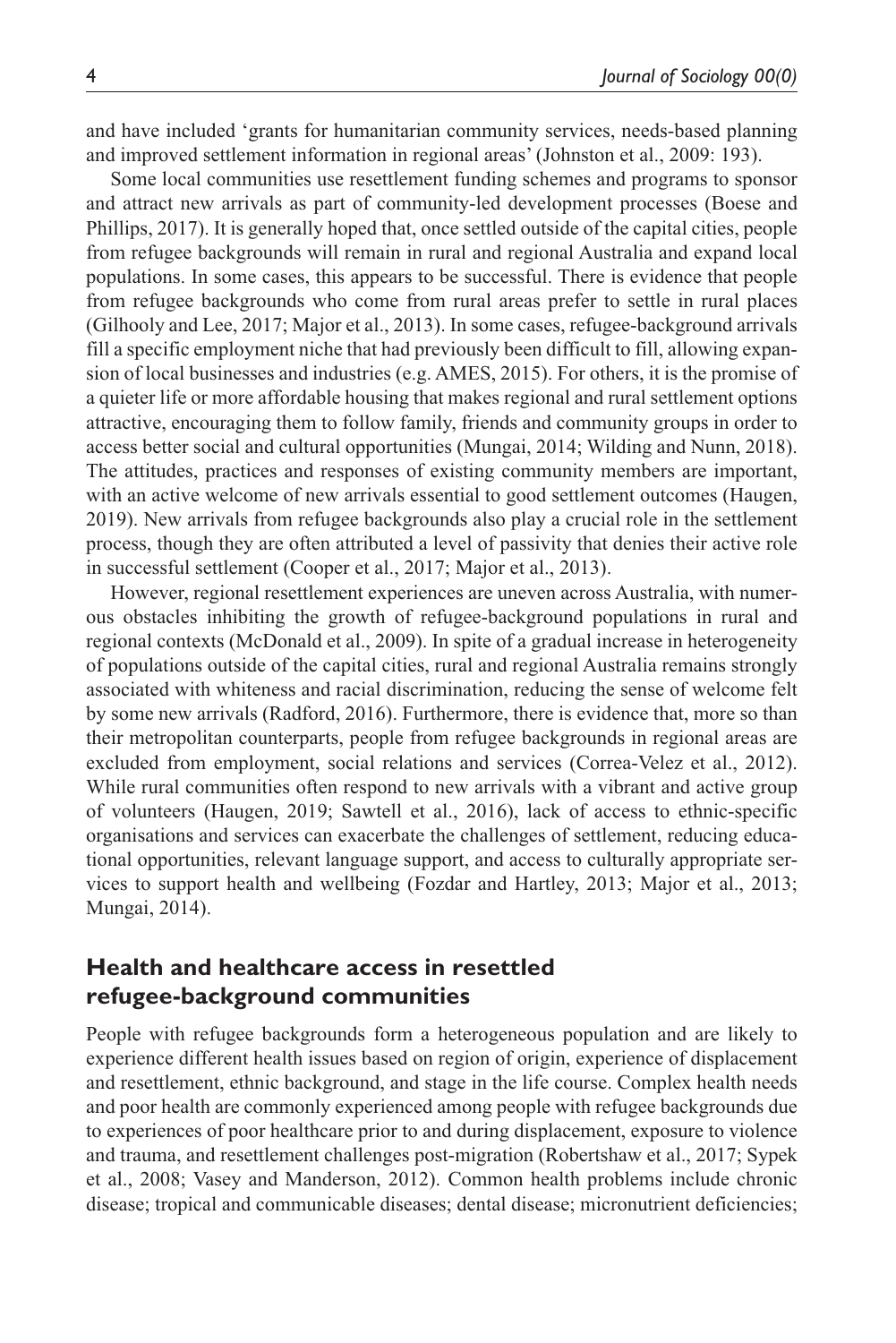injuries related to torture and trauma; and chronic pain (Morris et al., 2009; Robertshaw et al., 2017; Sypek et al., 2008). In addition, issues specific to life stage include 'persistent and pre-existing chronic health conditions' in older populations (Smith, Hoang et al., 2020: 10); reproductive health and family planning issues for adult women (Morris et al., 2009; Riggs et al., 2017; Sypek et al., 2008); and wellbeing issues relating to resettlement stresses and intergenerational tensions among young people (Joyce and Liamputtong, 2017). Poor mental health is identified as a significant issue across all age groups and is understood to be a result of both pre-migration traumas and post-migration stresses (Morris et al., 2009; Robertshaw et al., 2017; Smith, Reynish et al., 2019).

It is well established that, in both metropolitan and rural and regional contexts, refugee-background communities face a range of practical, structural, cultural, and interpersonal barriers to accessing appropriate, high-quality healthcare, resulting in continuing inequalities (Robertshaw et al., 2017). Practical barriers to effective care include lack of transport, inability to pay out-of-pocket expenses, and the myriad stresses and responsibilities of resettlement. Inadequate understanding of systems and processes, including lack of familiarity with preventative care, can also result in under-utilisation of healthcare services. Structural barriers include appointment availability and wait times, and the short duration of appointments, which can be insufficient given complex health needs and the time required for translation. Non-continuity of care can also impede the building of trust (Morris et al., 2009; Reavy et al., 2012; Riggs et al., 2017; Robertshaw et al., 2017).

Structural disadvantage in healthcare access in rural and regional areas intersects with the issues highlighted above to exacerbate the challenges of accessing appropriate, highquality healthcare (Joyce and Liamputtong, 2017; Smith, Reynish et al., 2019; Vasey and Manderson, 2012). In rural areas, fewer healthcare providers means that it is more difficult to get appointments, wait times are longer, and people are more likely to sustain out-of-pocket expenses. Additionally, services are likely to have fewer resources for, and experience in, addressing the complex health needs of people with refugee backgrounds, especially in relation to the mental and physical health impacts of trauma (Smith, Hoang et al., 2020; Smith, Reynish et al., 2019; Sypek et al., 2008). Transport can be particularly challenging in rural and regional contexts, both within these locations, where public transport is often limited, as well as relating to travel to major cities to access health services not available locally – a necessity that presents additional financial, practical, and wellbeing challenges (Smith, Reynish et al., 2019; Vasey and Manderson, 2012).

It is also important to acknowledge that understandings of what constitutes appropriate, high-quality care is informed by culture and experience, both for healthcare workers and those seeking care. This means that practitioner and refugee-background patient perspectives on health and care may differ considerably (DeSouza, 2008; Morris et al., 2009; Reavy et al., 2012). The normative whiteness of medical practice and bioethics means that the power to define and evaluate appropriate, effective care resides with institutions and practitioners (Mayes, 2020; Nunesa and Louvisonb, 2020; Smith, Hoang et al., 2020). It is not surprising, then, that language and communication are consistently cited as the most significant barriers to accessing and navigating healthcare for refugeebackground populations in resettlement contexts, by both practitioners and people from refugee backgrounds (e.g. Morris et al., 2009; Reavy et al., 2012).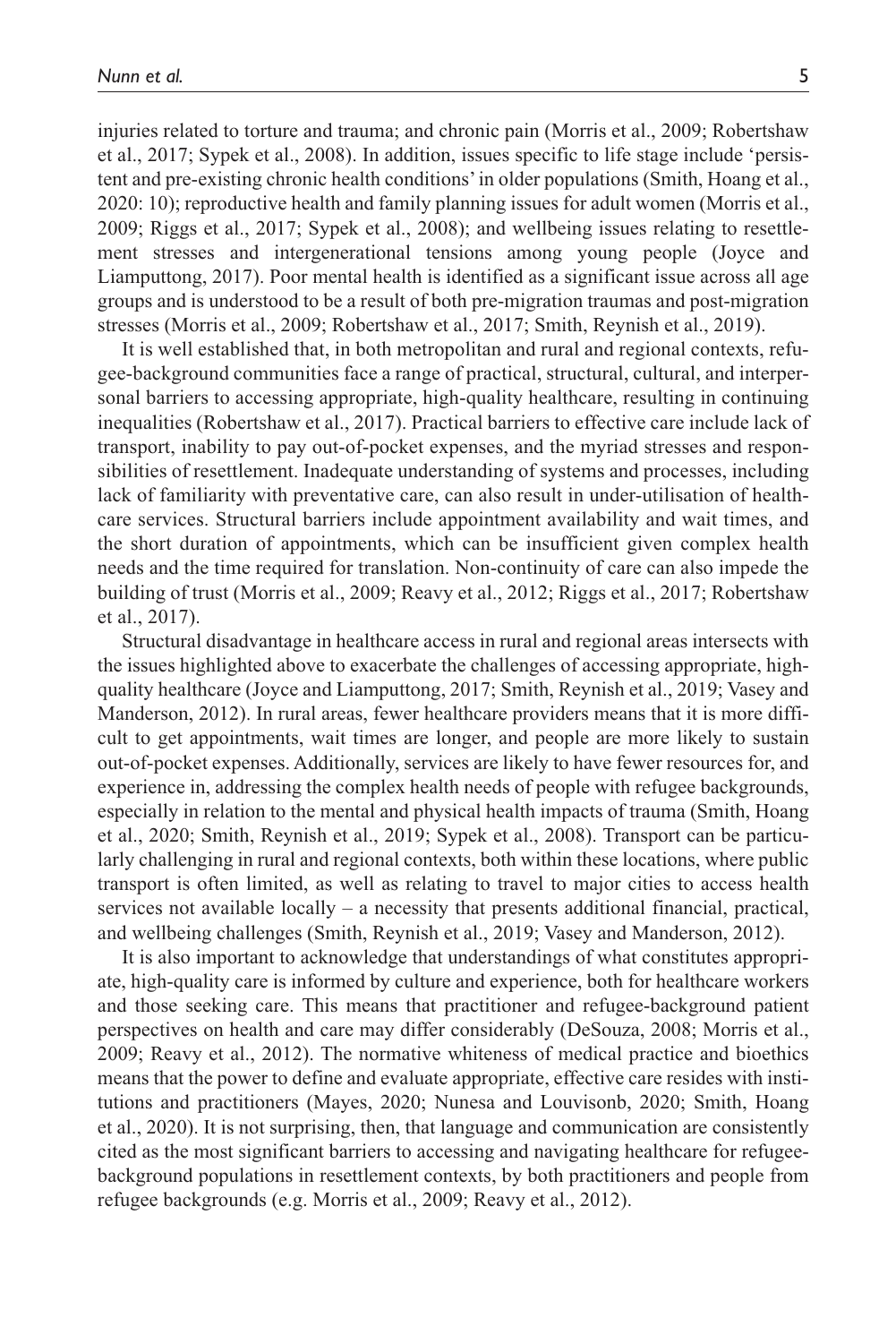Ineffective communication contributes to patient dissatisfaction and impacts quality of care and health outcomes (Joshi et al., 2013:11). It affects all stages of the process from booking appointments, to communicating needs, receiving appropriate diagnosis and treatment, and following care instructions (Carrico et al., 2017; Morris et al., 2009). Language and communication barriers can additionally result in errors in medical files and patients having their preferences ignored or undermined (Reavy et al., 2012; Riggs et al., 2017). While interpreters are widely used to support communication, challenges frequently arise in relation to availability, medical literacy, and provision of interpreters speaking incorrect languages and dialects (Morris et al., 2009; Robertshaw et al., 2017). In rural and regional locations, language issues can be exacerbated by risks to confidentiality because interpreters and their clients are likely to share membership of small local ethnic communities. In addition, in rural contexts, there is an increased reliance on telephone interpreters, and healthcare professionals are less experienced in working with interpreters (Smith, Hoang et al., 2020; Sypek et al., 2008).

Even where there are high-quality, ethical and accurate interpreting services available, the translation of medical and health information is seldom straightforward. The need to translate across metaphysical or cultural frameworks requires not just translation of medical terminology but translation of cultural conceptualisations of bodies, minds, health and wellbeing (Davidson, 2001; Gavioli and Baraldi, 2011). At issue here is not only access to high-quality healthcare, but also recognition of other knowledges about health and illness (Santos, 2014). The 'epistemological exclusivism' (Nunesa and Louvisonb, 2020: 6) of Western medical knowledge, and the primacy of associated service delivery frameworks, serve to marginalise or render invisible these alternative knowledges, demanding that refugee-background service users adapt to dominant practices, regardless of their own understandings and experiences (Kokanovic et al., 2010; Shaburdin et al., 2020). Further, there is a tendency to view cultural attributes and related knowledges as 'technical problems of practice to be overcome' (Kokanovic et al., 2010: 521) or, worse, to treat those from minority cultural groups as non-compliant or difficult, thereby absolving healthcare practitioners of responsibility for the lack of provision of appropriate, effective, and culturally safe care (Shaburdin et al., 2020).

Lack of inclusive, culturally informed care is increasingly recognised as a significant issue in healthcare for refugee-background groups (Reavy et al., 2012; Robertshaw et al., 2017; Smith, Reynish et al., 2019), an issue that is further exacerbated by the lack of availability in rural and regional areas of healthcare practitioners with appropriate expertise in trauma-informed care. This is particularly critical in relation to the mental healthcare much needed by people with refugee backgrounds, but too often impeded by divergent cultural understandings and related stigma (Kokanovic et al., 2010; Morris et al., 2009). Low levels of cultural understanding and dialogue and associated low levels of mutual trust can affect the capacity and willingness of refugee-background service users to seek and access care and effective treatment (Carrico et al., 2017; Reavy et al., 2012; Shaburdin et al., 2020; Sypek et al., 2008). In less diverse regions and towns, and those new to resettlement, issues of cultural difference in healthcare settings, and related structural and interpersonal discrimination, can significantly compound health issues and impede care (Shaburdin et al., 2020; Smith, Reynish et al., 2019; Vasey and Manderson, 2012).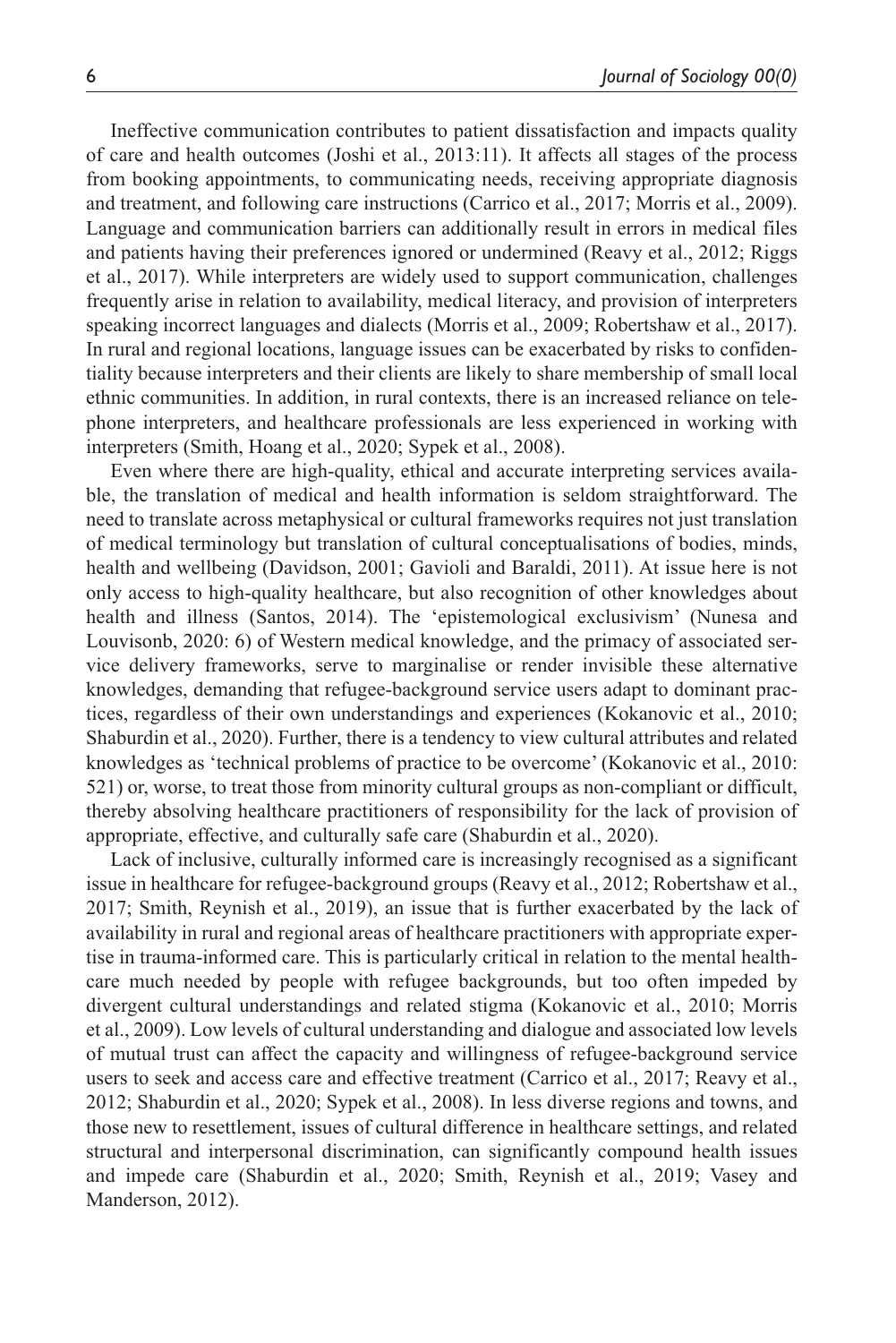# **Healthy futures for Karen in Bendigo**

The Karen are a religiously and linguistically diverse group whose homelands are in the mountainous border zone between Myanmar, Thailand and Laos (MacLachlan, 2012). Following British withdrawal from the region and the establishment of an independent Burma in 1948, a long-running campaign for Karen independence contributed to their persecution by the Burmese government and, ultimately, mass forced displacement into camps across the border in neighbouring Thailand (Lee, 2014). Approximately 100,000 Karen refugees currently live in these camps, including many who were born there and know no other life (Bird, 2019). There are few opportunities to earn an income, and health and education services are poor (Lee, 2014). Since 2005, Karen from these camps have sought sanctuary all over the world, including Australia (Bird, 2019).

Bendigo began resettling a small number of Karen refugees in 2007. Bendigo is a regional city located 150 kilometres north of Melbourne, Australia, on the traditional lands of the Dja Dja Wurrung and Taungarong peoples. It is an important regional commercial and service hub for central Victoria, and is the base for a regional health service administering a catchment area covering approximately a quarter of the state and including a 724-bed hospital (Bendigo Health, 2020). The City of Greater Bendigo has a population of more than 110,000, with 8% born overseas, compared to 26% nationally at the last census, and is less diverse than regional Victoria more generally (ABS, 2020).

Driven by factors including employment opportunities, rural lifestyle, and family reunion, the Karen population in Bendigo is now approximately 2500. Karen is by far the most common language other than English in the City of Greater Bendigo, spoken at home by approximately 0.8% of the population (ABS, 2020). Karen resettlement has paved the way for resettlement of other refugee-background groups, including growing communities from Afghanistan and South Sudan. Bendigo Community Health Services (BCHS) is contracted to deliver the Australian government's Humanitarian Settlement Program (HSP), which provides support to refugees during the first 6 to 18 months of resettlement, including in relation to housing, health, language, education and employment (Department of Home Affairs, 2020b). Karen settlement in Bendigo has been characterised by mutual goodwill between Karen settlers and long-term locals, and a widely shared desire to collaborate in the production of a positive multicultural future for Bendigo. Challenges remain, however, including in relation to language acquisition, skilled employment, and health outcomes. More generally, entrenched hierarchies of power continue to present barriers to belonging. The Karen are still often regarded as new arrivals, and as beneficiaries of Bendigo's humanitarianism, rather than as active agents and contributors to the local community; a perception perpetuated by a tendency in the Karen community to publicly present an image of gratitude and deference to the people of Bendigo.

## **Community-based participatory research**

The research reported in this article emerged out of ongoing collaborations between university-based researchers, health services in Bendigo, and the local Karen community, which have, to date, explored resettlement, youth belonging, aged care, and maternal and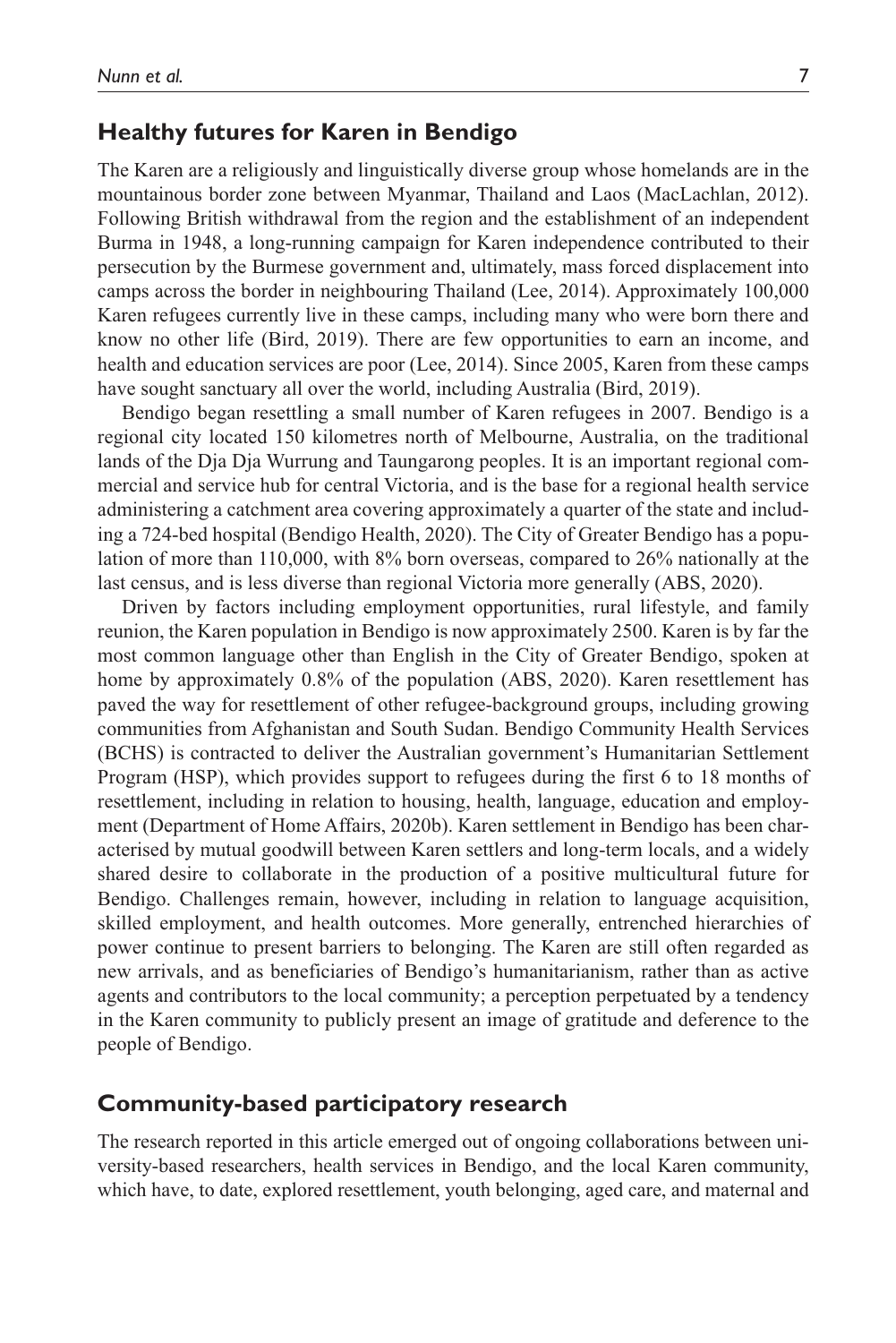child health (McKinnon, 2020; Nunn, 2018; Wilding and Nunn, 2016; Wilding, Baldassar et al., 2020). With increasing numbers of Karen people transitioning from the HSP to mainstream services, BCHS were concerned by low levels of help seeking behaviour, alongside continuing health and wellbeing challenges. There was also concern about the capacity of mainstream services to respond effectively and appropriately to Karen service users in light of their cultural difference to the wider Bendigo population and their refugee experiences.

In the context of rural and regional resettlement, refugee-background communities and the local health sector are both relatively small and are engaged in complex relations of interdependency. Given the challenges of divergent understandings of health and care, communication barriers, and power inequalities in mediating service engagement and health outcomes for refugee-background populations, it was critical to utilise a research approach that attended seriously to the knowledge and experiences of the Karen community, in addition to addressing the needs of the health sector. This was achieved through a CBPR approach, in which both BCHS and members of the Karen community contributed to co-producing the research.

Community-based participatory research (CBPR) is an approach to research in which academic researchers and community stakeholders collaborate in designing and implementing research with the aim of applying findings to benefit the community (Bell and Pahl, 2018; Drahota et al., 2016; Jagosh et al., 2015). CBPR is grounded in an ethos of sharing power and resources, and co-learning (Banks et al., 2013; Beckett et al., 2018; Drahota et al., 2016). It utilises community strengths and values community knowledge, and is guided by an 'explicit commitment to ensuring research leads to, and is informed by, action' (Banks et al., 2013: 264). CBPR is additionally understood to have instrumental value in ensuring that research and the actions that emerge from it are relevant, appropriate and sustainable (Drahota et al., 2016; Gibbes and Skop, 2020; Jagosh et al., 2015). CBPR is highly appropriate for researching with refugee-background communities as it is a strengths-based approach that honours agency and autonomy, in contrast to common experiences of vulnerability and disempowerment during forced migration and resettlement. Moreover, in a health context, co-producing knowledge with refugee-background community members shifts the focus from service provision and the dominant biomedical model of health and care to attend to affective, cultural, social, and migration-related determinants of health. In doing so, it supports the implementation of culturally and experientially appropriate interventions (Beckett et al., 2018; Culhane-Pera et al., 2010; Gibbes and Skop, 2020).

The success of CBPR is reliant on relations of trust and respect, shared interests, and clear communication, while excessive financial burdens and time commitments, and a lack of shared understanding can undermine the process (Drahota et al., 2016). CBPR aspires to equal partnerships between academic and community co-researchers, however, entrenched power dynamics, relational complexities, and financial and temporal constraints mean that this ideal is rarely fully realised (Banks et al., 2013; Drahota et al., 20016; Gibbes and Skop, 2020). Similarly, the realpolitik of policy and practice often impedes CBPR's transformative potential (Beckett et al., 2018; Bell and Pahl, 2018).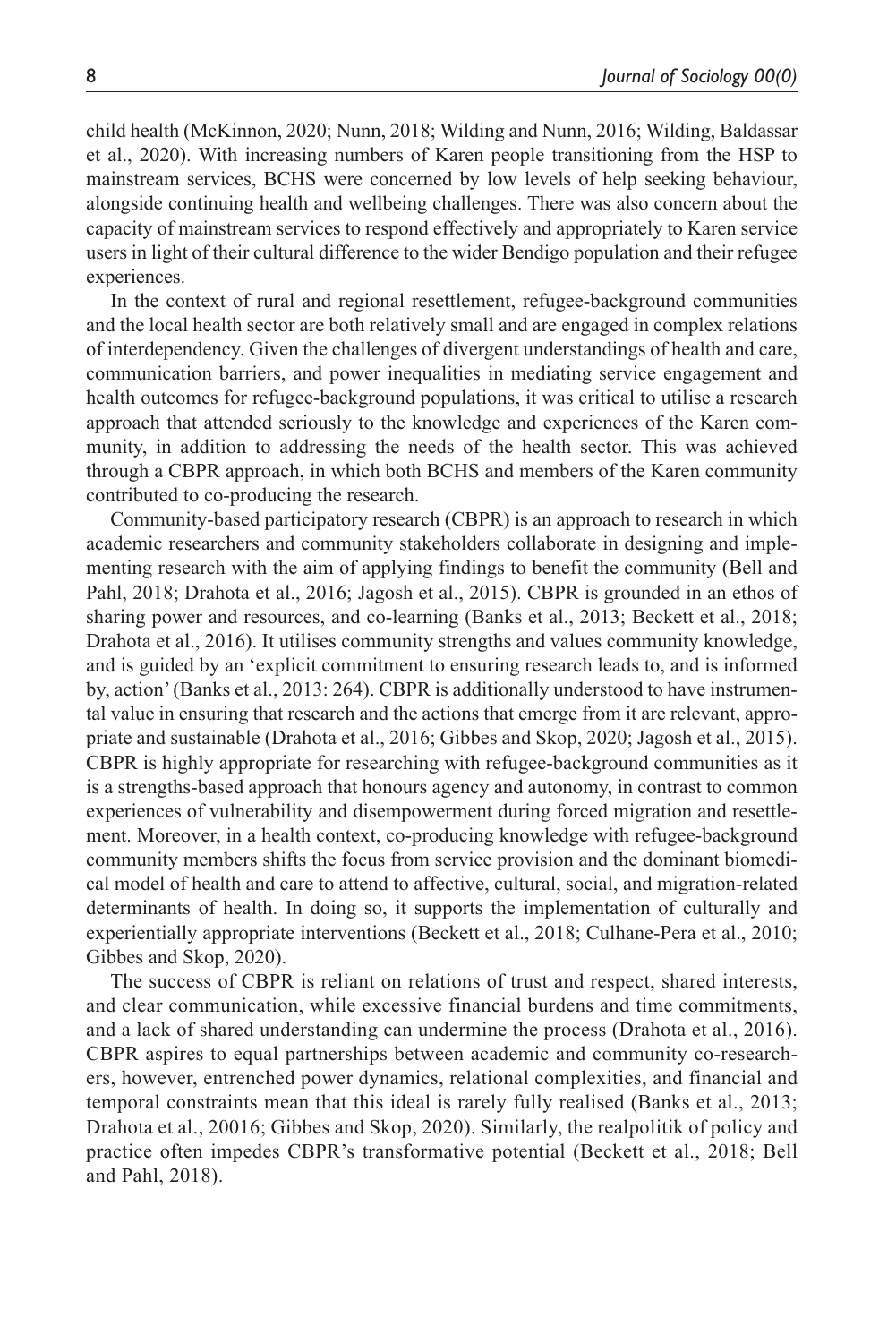| Workshop       | Workshop theme                                        | Males | Females | Total participants |
|----------------|-------------------------------------------------------|-------|---------|--------------------|
|                | Mothers of children aged 5 or under                   |       |         |                    |
| $\overline{2}$ | Young women aged 16-24                                |       |         |                    |
| 3              | Young men aged 16-24                                  | 16    |         | 16                 |
| $\overline{4}$ | Older adults aged $55+$ and carers<br>of older adults |       |         |                    |

**Table 1.** Workshop participants.

# **Methods**

'Healthy Futures for Karen in Bendigo' project research was conducted in late 2019, involving 52 members of Bendigo's Karen community. Attending to the diversity of experiences and perspectives across gender and life stage, separate workshops were conducted with four groups likely to experience distinct health and healthcare challenges: older adults and their carers, mothers of young children, young men, and young women (see Table 1). Participants had resided in Bendigo for between six months and ten years.

The project embedded several levels of community participation. BCHS informed the development and implementation of the research and shared in disseminating findings in the Bendigo health sector, while three bilingual members of the Karen community were employed as research assistants, informing the design of the project, recruiting participants, facilitating the workshops, and contributing to analysis and dissemination. In the workshops, data was collaboratively generated using research tools drawn from CBPR and community development approaches that facilitated reflection and dialogue, and focused on the knowledge and capacities of participants. The strengths of this multifaceted CBPR approach included involving those, such as BCHS, with the power to implement change (Beckett et al., 2018), and providing training and career opportunities for Karen research assistants and remunerating them for their work (Bell and Pahl, 2018; Jagosh et al., 2015). Another strength was that the workshops could engage with a wide range of community members, beyond the gatekeepers who often speak on behalf of the community but do not always represent the diversity of their experiences (Gibbes and Skop, 2020). While the participatory workshop approach limited our ability to capture some of the diversity within life-stage and gender cohorts, it was critical for capturing the shared knowledges and practices within and across these groups that have emerged through collective cultural and political histories, and which offer both a critique of and alternatives to existing healthcare practices (Banks et al., 2013; Nunesa and Louvisonb, 2020).

Participants were supported to attend workshops by Karen research assistants. Workshops were conducted on mats laid across the floor in an effort to replicate familiar settings for meeting and discussion in the Karen community, and familiar Karen food was provided by a local community member. In each workshop, participatory tools including body mapping (De Jager et al., 2016), asset mapping (Lightfoot et al., 2016) and H-form diagrams (Guy and Inglis, 1999) were employed with accompanying group discussion (conducted in Po and Sgaw dialects of Karen and/or English depending on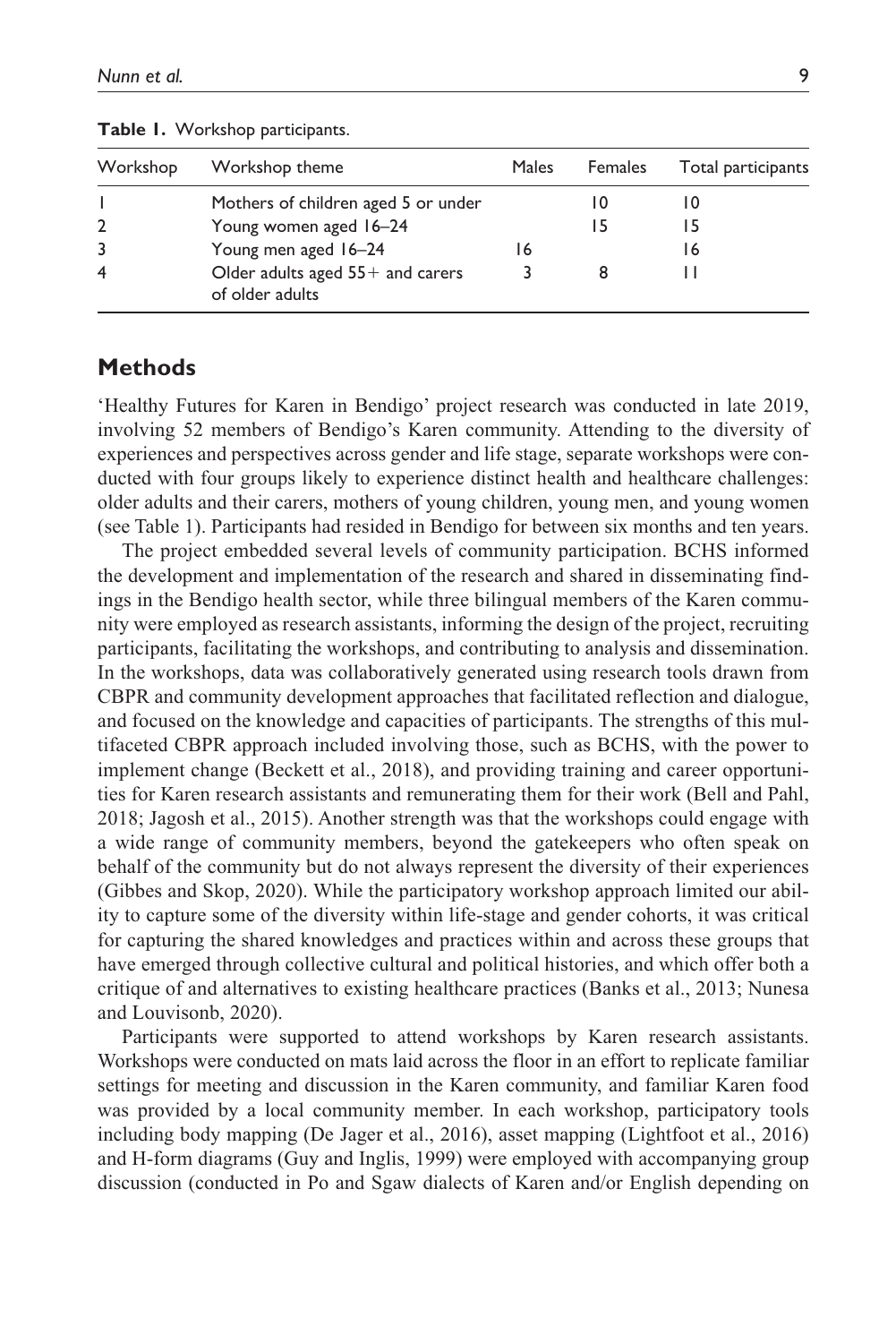individual and group preferences) to address the following questions: (1) What is good health? (2) What are the biggest health challenges facing people in your life-stage/gender cohort? (3) What resources do people draw on to address these challenges? (4) How well are health and wellbeing needs being met by healthcare service providers? And (5) what could be done to improve things? The research tools were selected for their capacity to both capture individual perspectives and experiences and to support collective knowledge production. Workshops were audio and video recorded with participant consent and subsequently translated and transcribed by research assistants and university-based researchers. University-based researchers conducted initial thematic analysis of the data, and then worked with Karen research assistants who confirmed, corrected, and added to findings.

# **Findings**

Perceptions of what is meant by good health were consistent across all of the workshop groups. They were also largely inconsistent with the biomedical model of health in which Australian healthcare professionals are trained. While the biomedical model focuses on the 'normal' functioning of the physical body (Clarke et al., 2010), Karen participants emphasised an experience that best translates into English as being 'happy', drawing attention to the intersection of multiple factors in health and wellbeing. These included physical attributes, such as the absence of pain, feeling strong and energetic, and looking 'fresh', with clear skin and eyes. It also included social factors such as feeling able to participate in the activities of daily life, including communicating with others, enjoying going out with friends, contributing to the community, practising driving or other skills, playing sport, cooking and cleaning (particularly for those in the parent cohort), and attending work and school (for younger participants). In addition, participants drew attention to the emotional aspects of health and wellbeing. Being healthy means feeling the relative absence of worries and pressure, feeling optimistic about the future, maintaining happy thoughts and sharing thoughts and feelings with others in an open way.

The barriers to good health were similarly understood as multidimensional. While physical conditions and illnesses were recognised as factors, they were not the only issues that people considered when evaluating the sources of poor health. Equally important were factors such as lack of access to good food, weather extremes such as heat, cold or rain, and a lack of '*da hu da por*', a Karen concept that loosely translates as 'belonging', 'unity', 'mutual understanding' and/or 'connection with a social group'. The most common and serious health concern, emphasised across all workshops, was *tha ta cha*. While this translates literally as 'disease of the heart', and can refer to the physical condition of heart disease, it also refers to a sense of dis-ease in the world and of emotional heartache. Thus, *tha ta cha* is recognised in people who are experiencing significant pressures, who have been thinking too much about their worries, or who are perceived as less resilient. When a person is experiencing *tha ta cha*, others are encouraged to be especially gentle, kind and supportive with them in acknowledgement of their vulnerable condition. *Tha ta cha* – as well as the absence of *da hu da por* in family or community – was often attributed to resettlement-related issues that were life-stage specific. Older adults and carers, for example, discussed issues of loneliness and social isolation, while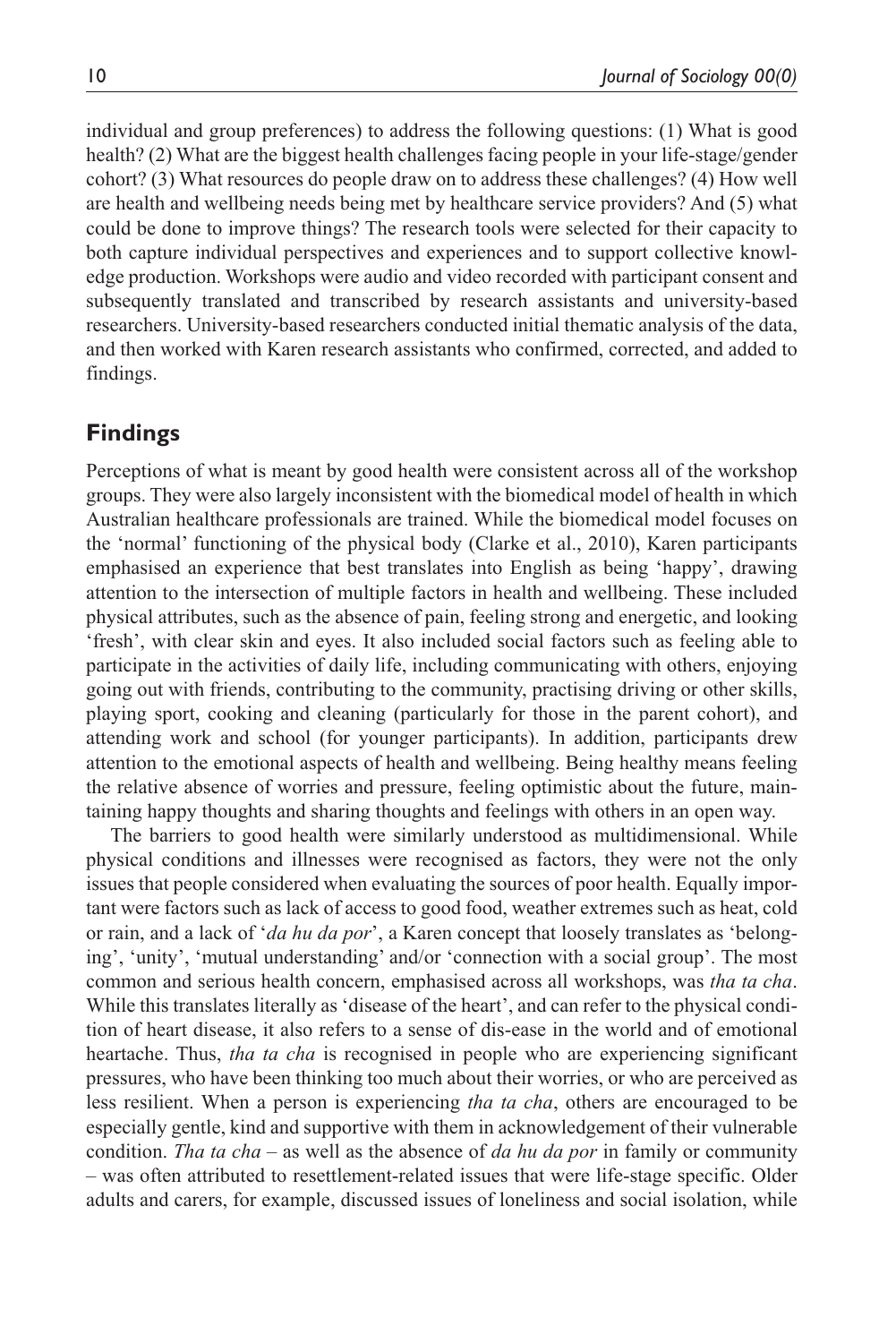younger people experienced pressure to succeed in education and employment, and to support their families. For young men, alcohol and drugs were seen as both a cause of *tha ta cha* and a way of coping with it. The stresses of family conflict and financial worries emerged across all life stages.

Perceptions of access to local health services reflected culturally and historically situated conceptualisations of health and illness. Access to healthcare in Bendigo was considered a vast improvement on people's lives in the refugee camps. Mothers, for example, reported much better antenatal and postnatal care in the Australian context. However, many workshop participants also experienced significant social and emotional issues that they felt were not adequately addressed through biomedical care. Particularly for older adults, barriers to communication and an associated poor sense of belonging caused significant concern. This emerged in discussions of not being able to understand referral letters, negotiate telephone booking systems, or locate services in unfamiliar parts of the city or within large buildings. During appointments many participants across all age cohorts were concerned that their symptoms were not well understood by doctors, and that the medicines prescribed were not effective, reflecting a gap between participants' culturally situated understandings of health and the biomedical system in which they were required to seek treatment.

In all four workshops, it was clear that biomedical service provision was only one part of a complex web of relations and resources that people drew on in the pursuit of good health and effective care. Indeed, across all life stages it was common for Karen people only to seek professional healthcare for severe or persistent symptoms. Other, more commonly accessed resources included over-the-counter treatments such as paracetamol and vitamins, self-care, such as exercising and sleeping well, medications and herbs learned about and/or purchased in Thailand and Burma, and religious practices such as prayer and meditation. Overwhelmingly, however, the most significant resource for advice, assistance and care was community. This included family and friends, religious communities and leaders, multicultural and refugee services, community and ethnic organisations, and education institutions. The wide range of individuals, organisations, and institutions – both Karen and non-Karen – that participants felt comfortable accessing reflects the strong networks of support available to many Karen people in Bendigo. It also suggests a potential strength of rural and regional resettlement locations, where the small-scale, highly networked services, and strong culture of volunteerism and community-mindedness can reduce the risk of isolation. At the same time, these characteristics present potential risks to young people who at times felt highly visible and stigmatised in seeking support – especially for mental health-related issues.

Asked to suggest solutions to improve healthcare services, participants expressed a strong desire for healthcare providers to not only understand what it means to be Karen and from a refugee background, but to be willing to engage in culturally appropriate ways with the healthcare concerns that were being raised (Smith, Reynish et al., 2019). The most common suggestions for achieving this goal included providing longer consultation sessions, better interpreters, culturally significant and welcoming symbols and practices, and/or having Karen-background healthcare providers. Another suggestion was to provide cultural literacy and refugee awareness programs for healthcare providers. Many of the issues raised around access and availability of services echo findings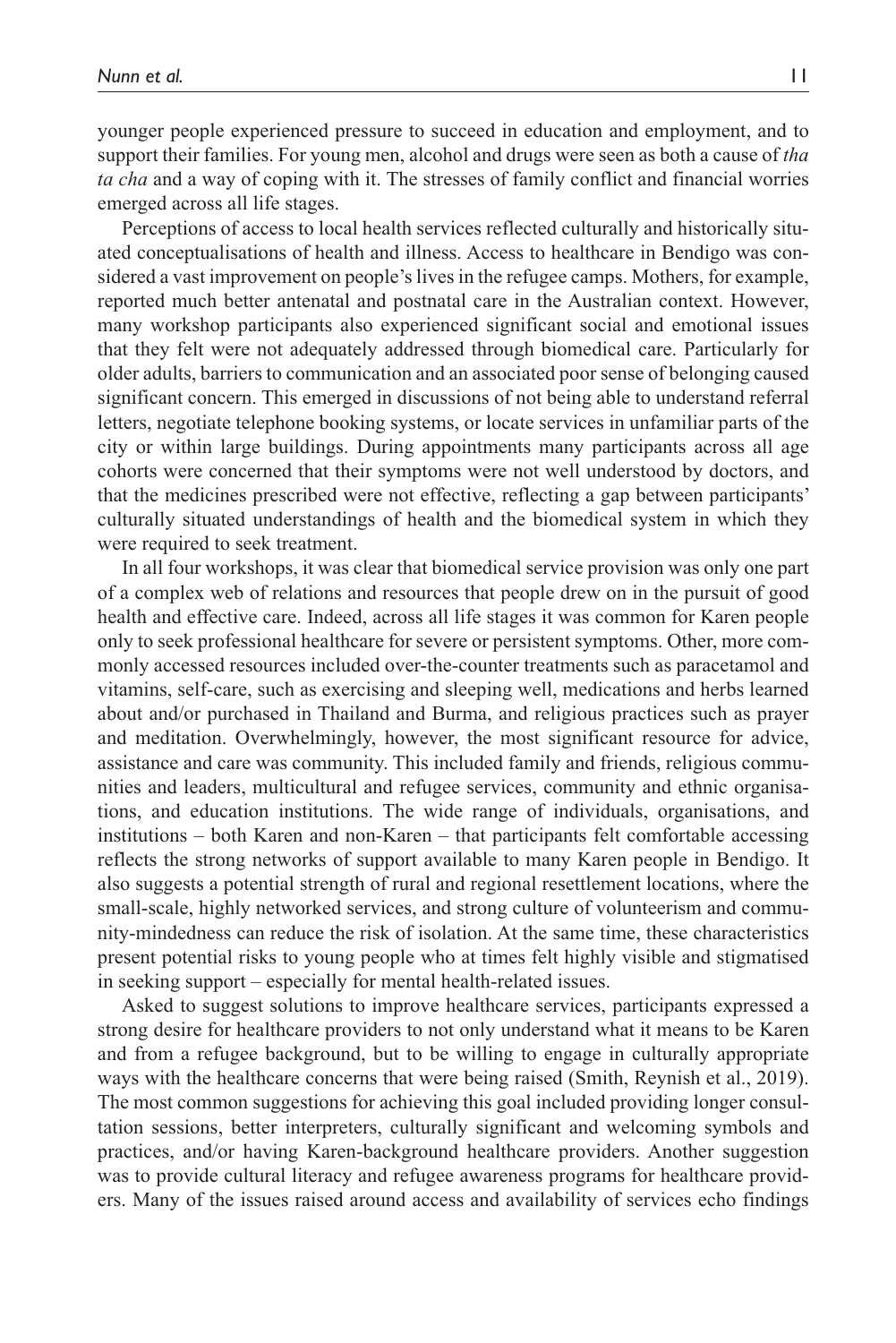from other studies (e.g. Joshi et al., 2013; Robertshaw et al., 2017; Sypek et al., 2008). What these suggestions cannot address, however, is the need for a deeper appreciation of Karen epistemologies of health that became evident in discussions of terms such as *tha ta cha* and *da hu da por.* As highlighted earlier, Western biomedicine has been accused of a tendency towards (at best) 'epistemological exclusivism' (Nunesa and Louvisonb, 2020: 6) and (at worst) epistemicide (Santos, 2014) against diverse health and medical knowledges. To create healthcare contexts that meaningfully attend to the health concerns of Karen people and offer more culturally appropriate care, in our view, requires a capacity to traverse ontological difference with the aim of ensuring what has been usefully referred to elsewhere as 'cultural safety' (DeSouza, 2008).

# **A participatory approach to enhancing health: the role of cultural safety**

There is growing recognition that diverse ontologies are a feature of care environments (Mol, 2008). This is particularly acute in cross-cultural care settings (Dombroski, 2018; McKinnon et al., 2019). Traversing ontological difference in order to provide appropriate, high-quality care requires an ongoing, two-way process of communication and understanding that transcends linguistic barriers to engage with differing cultural conceptions of health and care (Morris et al., 2009; Reavy et al., 2012). In Bendigo, some healthcare providers, including BCHS, have introduced resources to inform staff about Karen history and culture, and are using translators or providing information sheets written in Karen language. Research conducted with Bendigo Health also reveals that some efforts are being made to support hospital staff to improve cultural competency skills (McKinnon, 2020). However, engaging across ontological differences, and the diverse forms of health knowledge that come with them, remains a challenge.

One framework that provides an approach for working across diverse ontologies is cultural safety (DeSouza, 2008). Developed originally by Maori nurses, and increasingly applied in relation to Aboriginal and Torres Strait Islander communities in Australia, cultural safety is defined by Williams (1999: 214) as:

an environment, which is safe for people; where there is no assault, challenge or denial of their identity, of who they are and what they need. It is about shared respect, shared meaning, shared knowledge and experience of learning together with dignity, and truly listening.

Cultural safety goes beyond cultural competence – with its focus on learning aspects of a patient's culture – to recognise both patients and healthcare workers as bearers of culture and to render visible the normative whiteness of the healthcare system and the unequal power relations that perpetuate it (DeSouza, 2008; Mayes, 2020; Nunesa and Louvisonb, 2020). Cultural safety seeks to confront and address entrenched inequalities through dialogue, collaboration, and reflexive practice (DeSouza, 2008; Reavy et al., 2012).

A cultural safety approach has significant transformative potential for healthcare for refugee-background communities in rural and regional settings, by providing a framework for engaging with the range of challenges outlined above, including divergent understandings of health and care, ineffective communication, lack of trust, and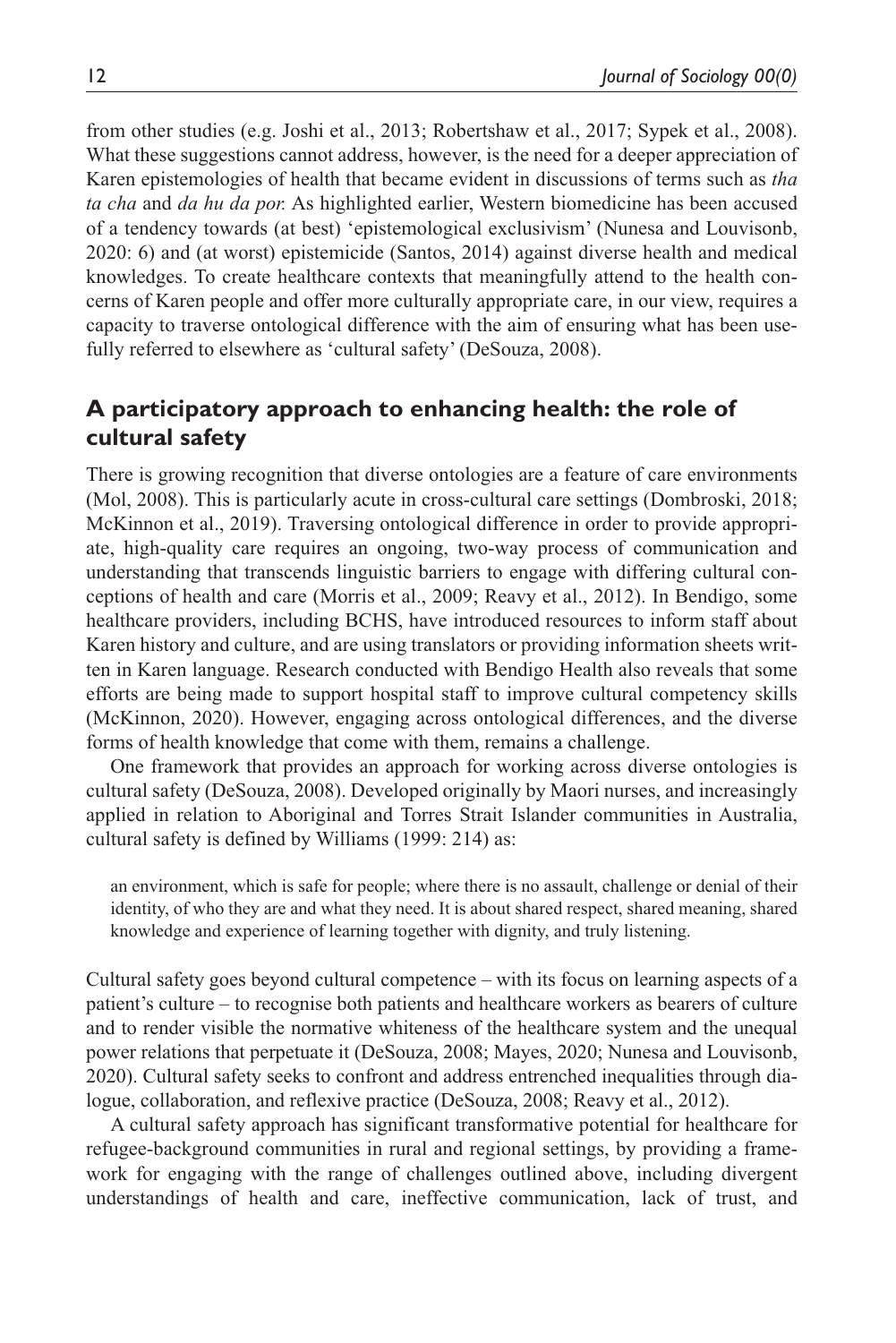discrimination. Moreover, rather than creating 'a checklist mentality that essentialises group members', as cultural competency approaches risk doing (DeSouza, 2008: 129), cultural safety recognises culture as diverse and dynamic, accommodating different orientations to culture within and between refugee-background communities, including across life stages, and throughout the resettlement process (Reavy et al., 2012). It also has the potential to foster reflexive, inclusive care in rural and regional resettlement contexts where there is limited experience and skill in intercultural care (McKinnon, 2020), and where the prevalence of a white rural imaginary that centres Anglo-Australian people and culture often serves to marginalise and exclude those who are non-white and non-Western (Edgeworth, 2015).

The methodology adopted in this research presented an important opportunity to explore strategies for sharing Karen knowledge and promoting cultural safety. Conducted as a partnership between academic researchers, a refugee resettlement and community health service, and participants and co-researchers from the Karen community, the project initiated a process of shared learning and co-production of knowledges of health and care. This process fed into a series of outputs, including a report to summarise findings, a 'tip sheet' to communicate key recommendations and key Karen health concepts to local health services, and two short videos in Karen language to summarise project findings and healthcare responses for members of the Karen community (Wilding, Gamage et al., 2020a, 2020b; Wilding, McKinnon et al., 2020). The CBPR approach applied in this project demonstrated the potential for collaborative and dialogic approaches to create a safe space in which an ecology of diverse and divergent healthcare knowledges can be developed and honoured. There are, however, important challenges. Key among these is the responsibility placed on Karen people employed by research organisations or health services, who are critical to the effective and ethical navigation between languages and cultures but who, by virtue of their translational capacities – and their resulting employment – are ambiguously and dynamically positioned between health/research and community perspectives (Banks et al., 2013).

The strength of a cultural safety approach is that it can be applied across all service user cohorts – both refugee and non-refugee background. It does not need to be learned anew for each new wave of settlers. It does, however, require something more significant: the transformation of the ethos and practice of healthcare. Further work is needed with local healthcare service providers to understand how a cultural safety approach might be integrated into practice, and the capacity building and resources that are required to facilitate new dialogic and power-sharing processes. Our findings suggest that to initiate such an approach will require work to disrupt existing power hierarchies and entrenched communicative practices, and allow a more diverse set of health knowledges to be acknowledged and respected. The small-scale and highly networked nature of rural and regional towns may well support the realisation of this transformative potential. This is particularly the case in Bendigo, where the unique positioning of BCHS as both a healthcare and settlement service provider presents the possibility of a whole-ofsector – indeed, whole of city – approach. Despite the challenges of refugee healthcare in rural and regional settings, these resettlement sites have the potential to become leaders in culturally safe healthcare, and through this ethos and practice contribute to reimagining and reconfiguring relations in rural and regional cities and towns.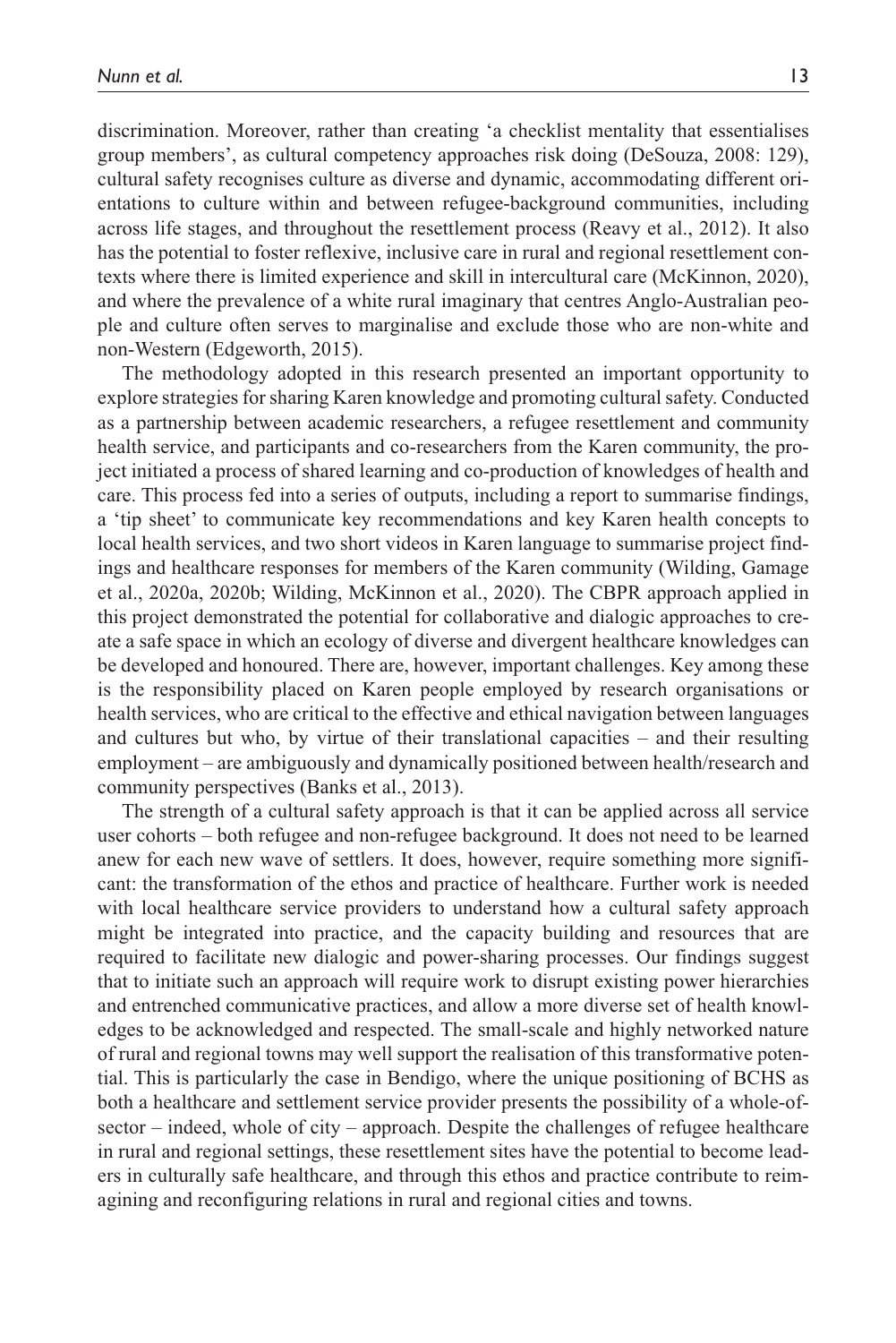#### **Acknowledgements**

The authors would like to thank all of the Karen community members who contributed to this research.

### **Funding**

The author(s) disclosed receipt of the following financial support for the research, authorship, and/ or publication of this article: The authors received funding from the Manchester Metropolitan University – La Trobe University Collaborative Project Grant Scheme, 2019.

### **ORCID iDs**

Caitlin Nunn D <https://orcid.org/0000-0003-3145-3099> Katharine McKinnon D <https://orcid.org/0000-0003-2991-0182>

#### **References**

- ABS (2020) Bendigo Quickstats, Census 2016. Canberra: Australian Bureau of Statistics, URL (consulted ):<https://www.abs.gov.au/census>
- AMES (2015) *Small Towns Big Returns: Economic and Social Impact of the Karen Resettlement in Nhill*. URL (consulted November 2020): [http://www.ames.net.au/files/file/](http://www.ames.net.au/files/file/Research/19933%20AMES%20Nhill%20Report%20LR.Pdf) [Research/19933%20AMES%20Nhill%20Report%20LR.Pdf](http://www.ames.net.au/files/file/Research/19933%20AMES%20Nhill%20Report%20LR.Pdf)
- Banks, S., A. Armstrong, K. Carter, H. Graham, P. Hayward, A. Henry, et al. (2013) 'Everyday Ethics in Community-based Participatory Research', *Contemporary Social Science* 8(3): 263–77.
- Beckett, K., M. Farr, A. Kothari, L. Wye and A. le May (2018) 'Embracing Complexity and Uncertainty to Create Impact: Exploring the Processes and Transformative Potential of Co-produced Research through Development of a Social Impact Model', *Health Research Policy and Systems* 16: 118–36.
- Bell, D.M. and K. Pahl (2018) 'Co-production: Towards a Utopian Approach', *International Journal of Social Research Methodology* 21(1): 105–17.
- Bendigo Health (2020) *Bendigo Health*.<http://bendigohealth.org.au>.
- Bird, J.N. (2019) 'Death and Dying in a Karen Refugee Community: An Overlooked Challenge in the Resettlement Process', *Ethnography* 20(4): 443–62.
- Boese, M. and M. Phillips (2017) 'The Role of Local Government in Migrant and Refugee Settlement in Regional and Rural Australia', *Australian Journal of Social Issues* 52: 388–404.
- Carrico, R.M., C. Mitchell, D. Balcom, L. Goss, A. Persaud, K. Mutsch, et al. (2017) 'Use of Emergency Department for Care Access by Refugees Resettling in Kentucky, 2015: Findings from the University of Louisville Global Health Center', *Journal of Refugee and Global Health* 1(1): 24–8.
- Clarke, A., L. Mamo, R. Fosket, J.K. Shim, E. Riska and J.R. Fishman (2010) *Biomedicalization: Technoscience, Health and Illness in the US*. Durham, NC: Duke University Press.
- Cooper, S., E. Olejniczak, C. Lenette and C. Smedley (2017) 'Media Coverage of Refugees and Asylum Seekers in Regional Australian Press: A Critical Discourse Analysis', *Media International Australia* 162(1): 78–89.
- Correa-Velez, I., R. Spaaij and S. Upham (2012) '"We Are Not Here to Claim Better Services than Any Other": Social Exclusion among Men from Refugee Backgrounds in Urban and Regional Australia', *Journal of Refugee Studies* 26(2): 163–86.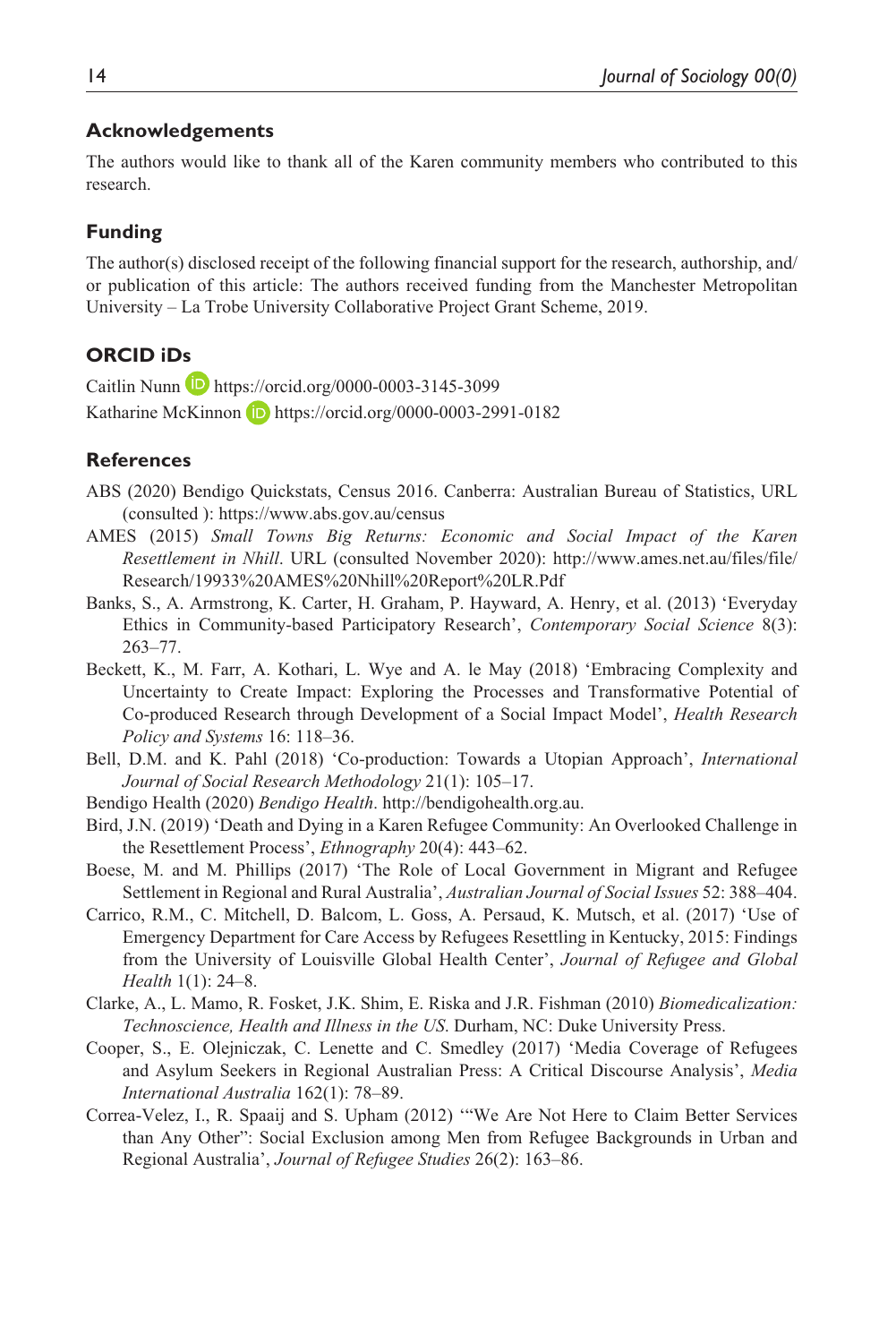- Culhane-Pera, K.A., M. Allen, S.L. Pergament, K. Call, A. Adawe, R. de la Torre, et al. (2010) 'Improving Health through Community-based Participatory Action Research: Giving Immigrants and Refugees a Voice', *Minnesota Medicine* 93(4): 54–7.
- Davidson, B. (2001) 'Questions in Cross-linguistic Medical Encounters: The Role of the Hospital Interpreter', *Anthropological Quarterly* 74(4): 170–8.
- De Jager, A., A. Tewson, B. Ludlow and K. Boydell (2016) 'Embodied Ways of Storying the Self: A Systematic Review of Body-mapping', *Forum Qualitative Sozialforschung / Forum: Qualitative Social Research* 17(2).
- Department of Home Affairs (2020a) *Visa Statistics: Humanitarian Program*. URL (consulted November 2020): [https://www.homeaffairs.gov.au/research-and-statistics/statistics/visa-sta](https://www.homeaffairs.gov.au/research-and-statistics/statistics/visa-statistics/live/humanitarian-program)[tistics/live/humanitarian-program](https://www.homeaffairs.gov.au/research-and-statistics/statistics/visa-statistics/live/humanitarian-program)
- Department of Home Affairs (2020b) *Humanitarian Settlement Program*. URL (consulted November 2020): [https://immi.homeaffairs.gov.au/settling-in-australia/humanitarian-settle](https://immi.homeaffairs.gov.au/settling-in-australia/humanitarian-settlement-program)[ment-program](https://immi.homeaffairs.gov.au/settling-in-australia/humanitarian-settlement-program)
- DeSouza, R. (2008) 'Wellness for All: The Possibilities of Cultural Safety and Cultural Competence in New Zealand', *Journal of Research in Nursing* 13(2): 125–35.
- Dombroski, K.F. (2018) 'Learning to Be Affected: Maternal Connection, Intuition and "Elimination Communication"', *Emotion, Space and Society* 26: 72–9.
- Drahota, A., R.D. Meza, B. Brikho, M. Naaf, J.A. Estabillo, E.D. Gomez, et al. (2016) 'Community–Academic Partnerships: A Systematic Review of the State of the Literature and Recommendations for Future Research', *Milbank Quarterly* 94(1): 163–214.
- Edgeworth, K. (2015) 'Black Bodies, White Rural Spaces: Disturbing Practices of Unbelonging for "Refugee" Students', *Critical Studies in Education* 56(3): 351–65.
- Fozdar, F. and L. Hartley (2013) 'Refugee Resettlement in Australia: What We Know and Need to Know', *Refugee Survey Quarterly* 32(3): 23–51.
- Gavioli, L. and C. Baraldi (2011) 'Interpreter-mediated Interaction in Healthcare and Legal Settings: Talk Organization, Context and the Achievement of Intercultural Communication', *Interpreting* 13(2): 205–33.
- Gibbes, C. and E. Skop (2020) 'The Messiness of Co-produced Research with Gatekeepers of Resettled Refugee Communities', *Journal of Cultural Geography*, doi: 10.1080/08873631.2020.1759981.
- Gilhooly, D. and E. Lee (2017) 'Rethinking Urban Refugee Resettlement: A Case Study of One Karen Community in Rural Georgia, USA', *International Migration* 55(6): 37–55.
- Guy, S. and A. Inglis (1999) 'Tips for Trainers: Introducing the 'H-form' A Method for Monitoring and Evaluation', *PLA Notes* 34: 84–7.
- Haugen, S. (2019) '"We Feel Like We're Home": The Resettlement and Integration of Syrian Refugees in Smaller and Rural Canadian Communities', *Refuge* 35(2): 53–63.
- Hudson, C. and L. Sandberg (2021) 'Contested Hope for the Future Rural Refugee Reception as Municipal Survival?', *Journal of Rural Studies* 82: 121–9.
- Hugo, G. and K. Harris (2011) *Population Distribution Effects of Migration in Australia*. Condensed Version. Report for Department of Immigration and Citizenship, March, Adelaide, University of Adelaide.
- Jagosh, J., P.L. Bush, J. Salsberg, A.C. Macaulay, T. Greenhalgh, G. Wong, et al. (2015) 'A Realist Evaluation of Community-based Participatory Research: Partnership Synergy, Trust Building and Related Ripple Effects', *BMC Public Health* 15: 725.
- Johnston, V., K. Vasey and M. Markovic (2009) 'Social Policies and Refugee Resettlement in Australia', *Critical Social Policy* 29(2): 191–215.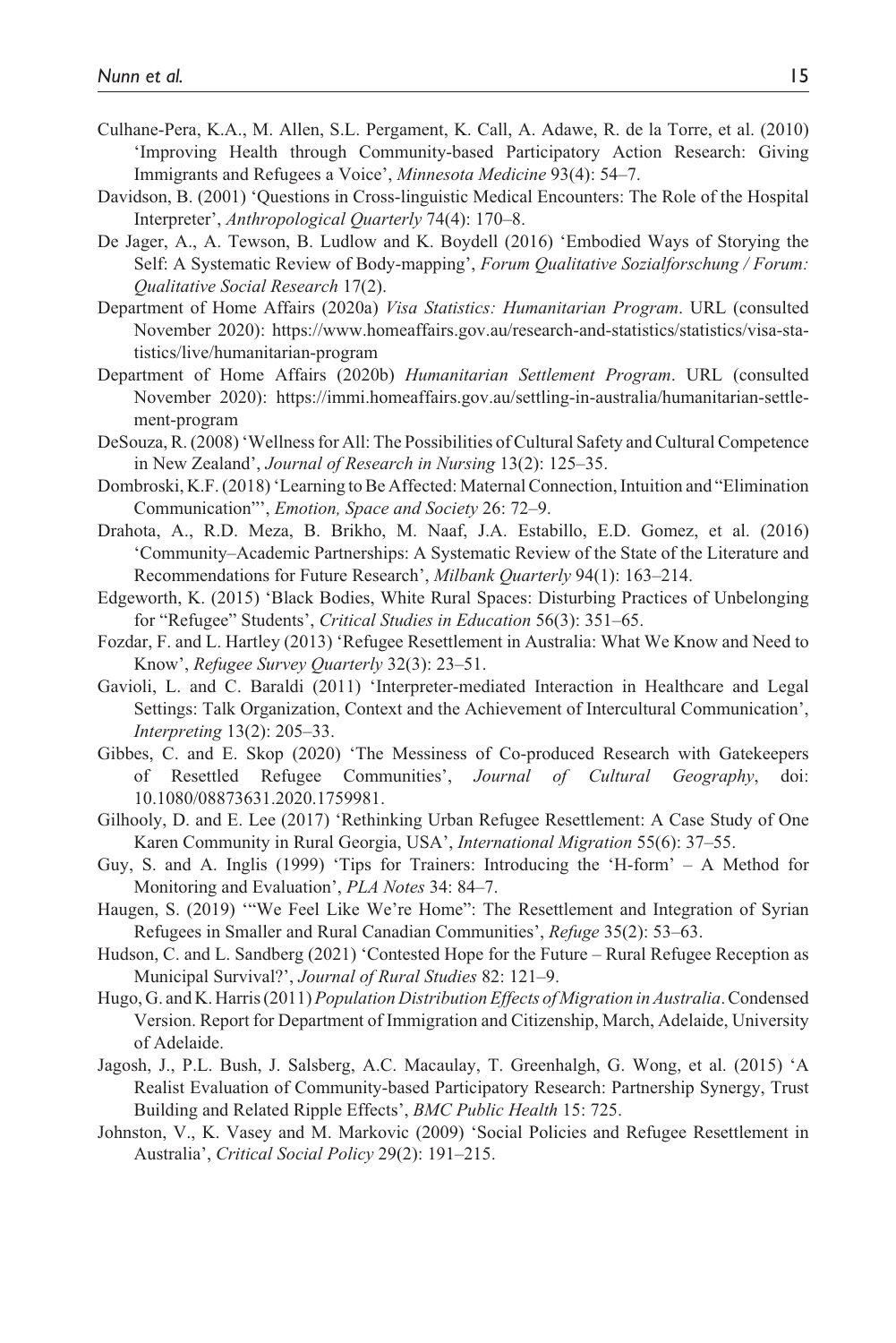- Joshi, C., G. Russell, I.-H. Cheng, M. Kay, K. Pottie, M. Alston, et al. (2013) 'A Narrative Synthesis of the Impact of Primary Health Care Delivery Models for Refugees in Resettlement Countries on Access, Quality and Coordination', *International Journal for Equity in Health* 12: 88.
- Joyce, L. and P. Liamputtong (2017) 'Acculturation Stress and Social Support for Young Refugees in Regional Areas', *Children and Youth Services Review* 77: 18–26.
- Kokanovic, R., C. May, C. Dowrick, J. Furler, D. Newton and J. Gunn (2010) 'Negotiations of Distress between East Timorese and Vietnamese Refugees and Their Family Doctors in Melbourne'. *Sociology of Health and Illness* 32(4): 511–27.
- Lee, S.K. (2014) 'Security, Economy and the Modes of Refugees' Livelihood Pursuit: Focus on Karen Refugees in Thailand', *Asian Studies Review* 38(3): 461–79.
- Lightfoot, E., J. Blevins, T. Lum and A. Dube (2016) 'Cultural Health Assets of Somali and Oromo Refugees and Immigrants in Minnesota: Findings from a Community-based Participatory Research Project', *Journal of Health Care for the Poor and Underserved* 27(1): 252–60.
- MacLachlan, H. (2012) 'Creating Pan-Karen Identity: The Wrist Tying Ceremony in the United States', *Asian and Pacific Migration Journal* 21(4): 459–82.
- Major, J., J. Wilkinson, K. Langat and N. Santoro (2013) 'Sudanese Young People of Refugee Background in Rural and Regional Australia: Social Capital and Education Success', *Australian and International Journal of Rural Education* 23(3): 95–105.
- Mayes, C. (2020) 'White Medicine, White Ethics: On the Historical Formation of Racism in Australian Healthcare', *Journal of Australian Studies*, doi: 10.1080/14443058.2020.1796754.
- McDonald-Wilmsen, B., S.M. Gifford, K. Webster, J. Wiseman and S. Casey (2009) 'Resettling Refugees in Rural and Regional Australia: Learning from Recent Policy and Program Initiatives', *Australian Journal of Public Administration* 68: 97–111.
- McKinnon, K. (2020) *Cross-cultural Maternity Care for Karen in Bendigo: Challenges and Strengths*, Research Report for Bendigo Health. Bendigo: La Trobe University.
- McKinnon, K., S. Healy and K. Dombroski (2019) 'Surviving Well Together: Post Development, Maternity Care and the Politics of Ontological Pluralism', in E. Klein and C.E. Morreo (eds) *Postdevelopment in Practice: Alternatives, Economies, Ontologies*. London: Routledge. <http://dx.doi.org/10.4324/9780429492136-15>
- Mol, A. (2008) *The Logic of Care: Health and the Problem of Patient Choice*. London: Routledge.
- Morris, M.D., S. Popper, T.C. Rodwell, S. Brodine and K.C. Brouwer (2009) 'Healthcare Barriers of Refugees Post-resettlement', *Journal of Community Health* 34(6): 529–38.
- Mungai, N. (2014) 'Resettling Refugees in Rural Areas: Africans, Burmese, Bhutanese and Afghans in the Riverina NSW, Australia', pp. 145–205 in A.T. Ragusa (ed.) *Rural Lifestyles, Community Well-Being and Social Change: Lessons from Country Australia for Global Citizens*. Sharjah, UAE: Benham Science Publishers.
- Nimegeer, A., J. Farmer, C. West and M. Currie (2011) 'Addressing the Problem of Rural Community Engagement in Healthcare Service Design', *Health & Place* 17(4): 1004–6.
- Nunesa, J.A. and M. Louvisonb (2020) 'Epistemologies of the South and Decolonization of Health: For an Ecology of Care in Collective Health', *Saude e Sociedade* 29(3): 1–13.
- Nunn, C. (2018) *Dispersed Belongings: A Participatory Arts-based Study of Experiences of Resettled Refugee Young People in Regional Cities in Australia and the United Kingdom*. Report for Project Partners. Manchester: Manchester Centre for Youth Studies, URL (consulted 24 March 2021):<http://e-space.mmu.ac.uk/621965>
- Radford, D. (2016) '"Everyday Otherness" Intercultural Refugee Encounters and Everyday Multiculturalism in a South Australian Rural Town', *Journal of Ethnic and Migration Studies* 42(13): 2128–45.
- Reavy, K., J. Hobbs, M. Hereford and K. Crosby (2012) 'A New Clinic Model for Refugee Health Care: Adaptation of Cultural Safety', *Rural Remote Health* 12: 1826.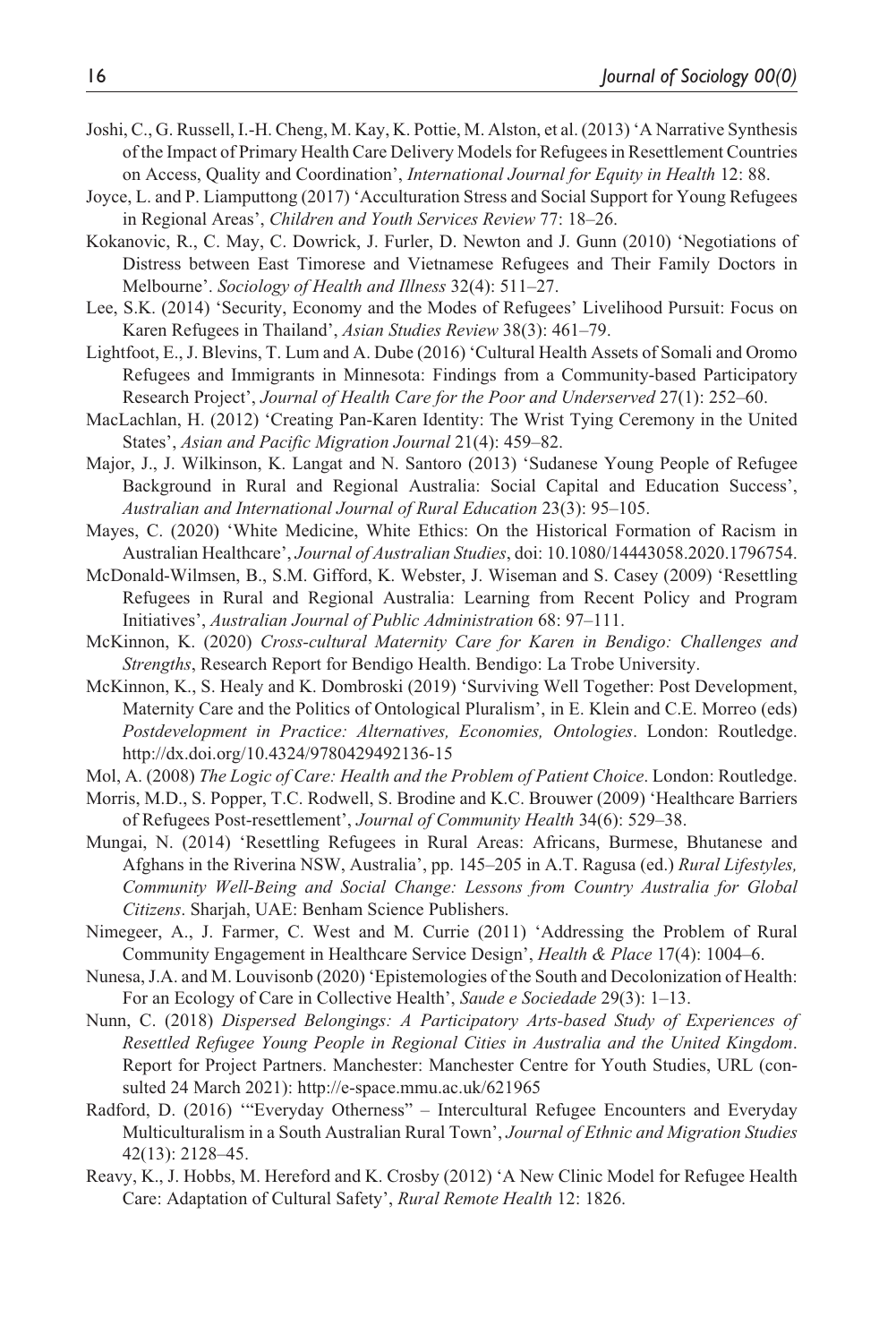- Riggs, E., S. Muyeen, S. Brown, W. Dawson, P. Petschel, W. Tardiff, et al. (2017) 'Cultural Safety and Belonging for Refugee Background Women Attending Group Pregnancy Care: An Australian Qualitative Study', *Birth* 44(2): 145–52.
- Robertshaw, L., S. Dhesi and L.L. Jones (2017) 'Challenges and Facilitators for Health Professionals Providing Primary Healthcare for Refugees and Asylum Seekers in Highincome Countries: A Systematic Review and Thematic Synthesis of Qualitative Research', *BMJ Open* 7: e015981.
- Santos, Boaventura de Sousa (2014) *Epistemologies of the South: Justice against Epistemicide*. Abingdon: Routledge.
- Sawtell, J., V. Dickson-Swift and G. Verrinder (2016) '"It's Not All Tied Up with Bureaucrats and Funding": Autonomous Volunteer Participation in the Rural Resettlement of Refugees', *Australian Journal of Social Issues* 45(4): 543–58.
- Schech, S. (2014) 'Silent Bargain or Rural Cosmopolitanism? Refugee Settlement in Regional Australia', *Journal of Ethnic and Migration Studies* 40(4): 601–18.
- Shaburdin, Z.M., L. Bourke, O. Mitchell and T. Newman (2020) '"It's a Cultural Thing": Excuses Used by Health Professionals on Providing Inclusive Care', *Health Sociology Review*, doi: 10.1080/14461242.2020.1846581.
- Smith, L., H. Hoang, T. Reynish, K. McLeod, C. Hannah, S. Auckland, et al. (2020) 'Factors Shaping the Lived Experience of Resettlement for Former Refugees in Regional Australia', *International Journal of Environmental Research and Public Health* 17(2): 501–18.
- Smith, L., T. Reynish, H. Hoang, J. Mond, C. Hannah, K. McLeod, et al. (2019) 'The Mental Health of Former Refugees in Regional Australia: A Qualitative Study', *Australian Journal of Rural Health* 27: 459– 62.
- Sypek, S., G. Clugston and C. Phillips (2008) 'Critical Health Infrastructure for Refugee Resettlement in Rural Australia: Case Study of Four Rural Towns', *Australian Journal of Rural Health* 16: 349–54.
- UNHCR (2020) *Resettlement*. URL (consulted November 2020): [https://www.unhcr.org/en-au/](https://www.unhcr.org/en-au/resettlement.html#:~:text=Only%20a%20small%20number%20of,sizeable%20number%20of%20places%20annually) [resettlement.html#:~:text=Only%20a%20small%20number%20of,sizeable%20number%20](https://www.unhcr.org/en-au/resettlement.html#:~:text=Only%20a%20small%20number%20of,sizeable%20number%20of%20places%20annually) [of%20places%20annually](https://www.unhcr.org/en-au/resettlement.html#:~:text=Only%20a%20small%20number%20of,sizeable%20number%20of%20places%20annually)
- Vasey, K.E. and L.H. Manderson (2012) 'Regionalizing Immigration, Health and Inequality: Iraqi Refugees in Australia', *Administrative Sciences* 2(1): 47–62.
- Wilding, R. and C. Nunn (2016) *The Karen in Bendigo: Transforming Communities*. Melbourne: La Trobe University.
- Wilding, R and C. Nunn (2018) 'Non-metropolitan Productions of Multiculturalism: Refugee Settlement in Rural Australia', *Ethnic and Racial Studies* 41(14): 2542–60.
- Wilding, R, L. Baldassar, S. Gamage, S. Worrell and S. Mohamud (2020) 'Digital Media and the Affective Economies of Transnational Families', *International Journal of Cultural Studies* <https://doi.org/10.1177/1367877920920278>
- Wilding, R., S. Gamage, C. Nunn, K. McKinnon, H.G. Ku, G.P.S. La Myint, et al. (2020a) *Healthy Futures for Karen People in Bendigo: Understanding the Enablers and Barriers to Refugee-background Community Engagement with Health and Wellbeing Services*, video, La Trobe University. URL (consulted 23 March 2021): [https://www.youtube.com/](https://www.youtube.com/watch?v=b5ZBhQR7h3Q) [watch?v=b5ZBhQR7h3Q](https://www.youtube.com/watch?v=b5ZBhQR7h3Q)
- Wilding, R., S. Gamage, C. Nunn, K. McKinnon, H.G. Ku, G.P.S. La Myint, et al. (2020b) *Healthy Futures for Karen People in Bendigo Report: Healthcare Response*, video, La Trobe University. URL (consulted 23 March 2021): <https://www.youtube.com/watch?v=MLmZXTk50ms>
- Wilding, R., K. McKinnon, C. Nunn, M. O'Keefe, K. Graves, P.N. Taveesupmai, et al. (2020) *Evidence-based Tips for Enhancing Health and Wellbeing of Karen People in Bendigo*. Bendigo: Bendigo Community Health Services. URL (consulted 23 March 2021): [https://](https://opal.latrobe.edu.au/articles/composition/Evidence-based_tips_for_enhancing_health_and_wellbeing_of_Karen_people_in_Bendigo/14220128)